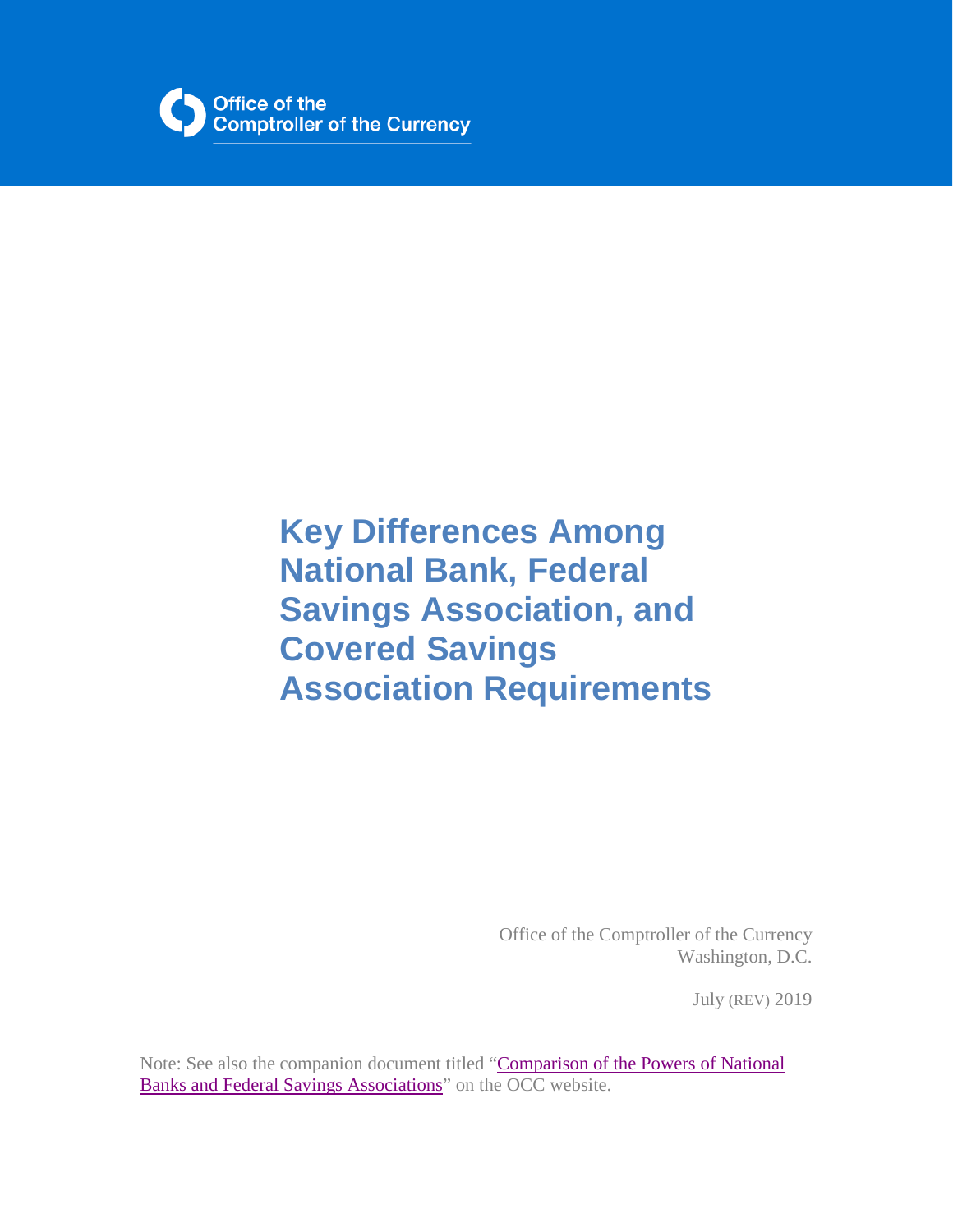## **Contents**

| Extensions of Credit to Insiders and Transactions With Affiliates (Regulation O and |  |
|-------------------------------------------------------------------------------------|--|
|                                                                                     |  |
|                                                                                     |  |
|                                                                                     |  |
|                                                                                     |  |
|                                                                                     |  |
|                                                                                     |  |
|                                                                                     |  |
|                                                                                     |  |
|                                                                                     |  |
|                                                                                     |  |
|                                                                                     |  |
|                                                                                     |  |
|                                                                                     |  |
|                                                                                     |  |
|                                                                                     |  |
|                                                                                     |  |
|                                                                                     |  |
|                                                                                     |  |
|                                                                                     |  |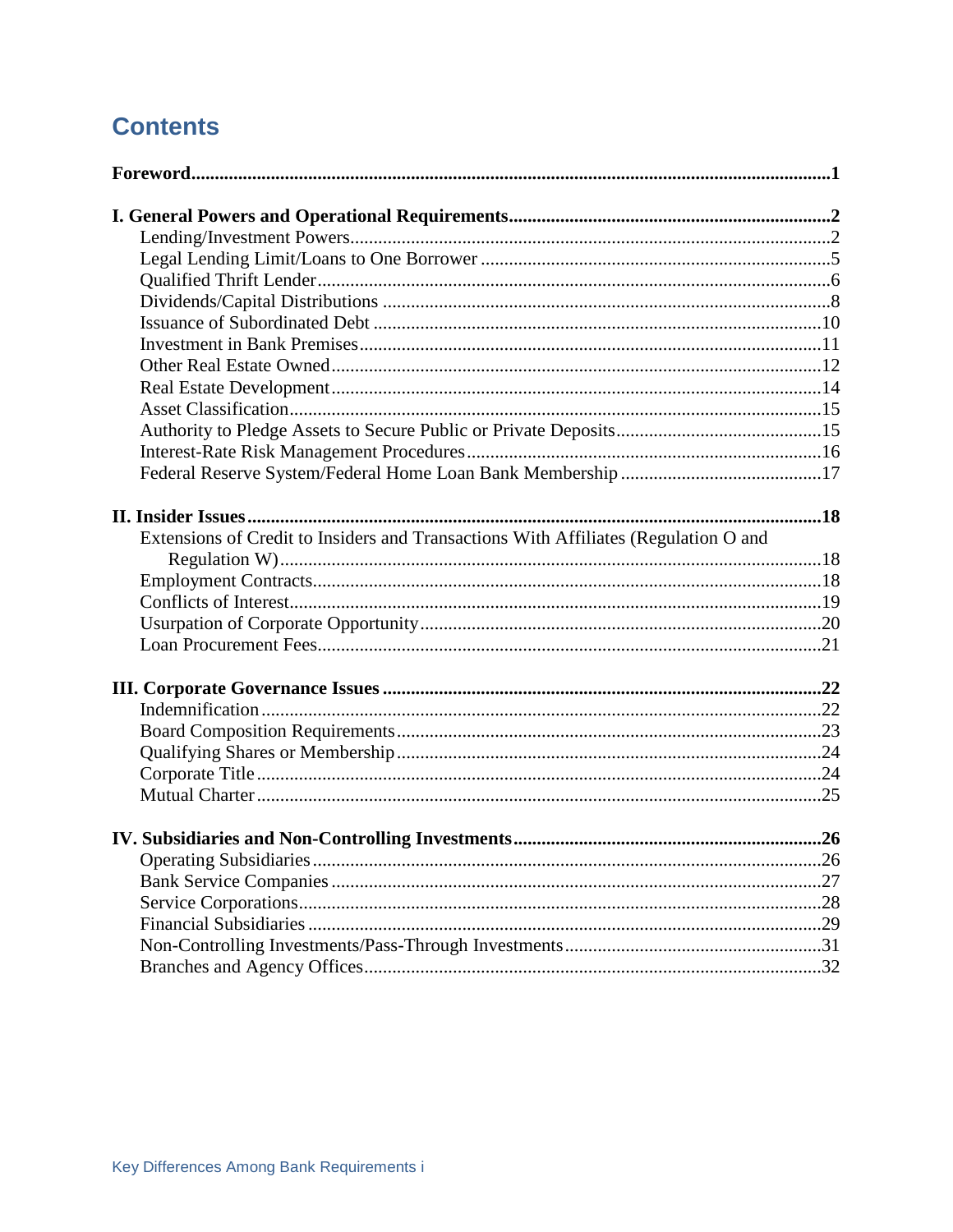## <span id="page-2-0"></span>**Foreword**

This document is designed to generally describe differences in the statutory and regulatory requirements applicable to national banks and federal savings associations (FSAs). It provides a brief guide to some of the key differences rather than a comprehensive analysis of all of the statutes and regulations or policies applicable to, or the powers of, these institutions.

This document also indicates which statutes and regulations discussed in this document are applicable to covered savings associations.<sup>[1](#page-2-1)</sup>

This document does not provide official legal interpretations or create any rights or obligations.

<span id="page-2-1"></span> <sup>1</sup> Section 5A of the Home Owners' Loan Act (12 USC 1464a), as implemented by 12 CFR 101, authorizes FSAs with total assets of \$20 billion or less, as reported to the Comptroller as of December 31, 2017, to engage in national bank powers and operate as "covered savings associations." A covered savings association has the same rights and privileges as a national bank and is subject to the same duties, restrictions, penalties, liabilities, conditions, and limitations. A covered savings association retains its FSA charter, however, and is treated as an FSA for purposes of governance and for other purposes described in the final rule. For additional information, see OCC Bulletin 2019-25, "Covered Savings Associations."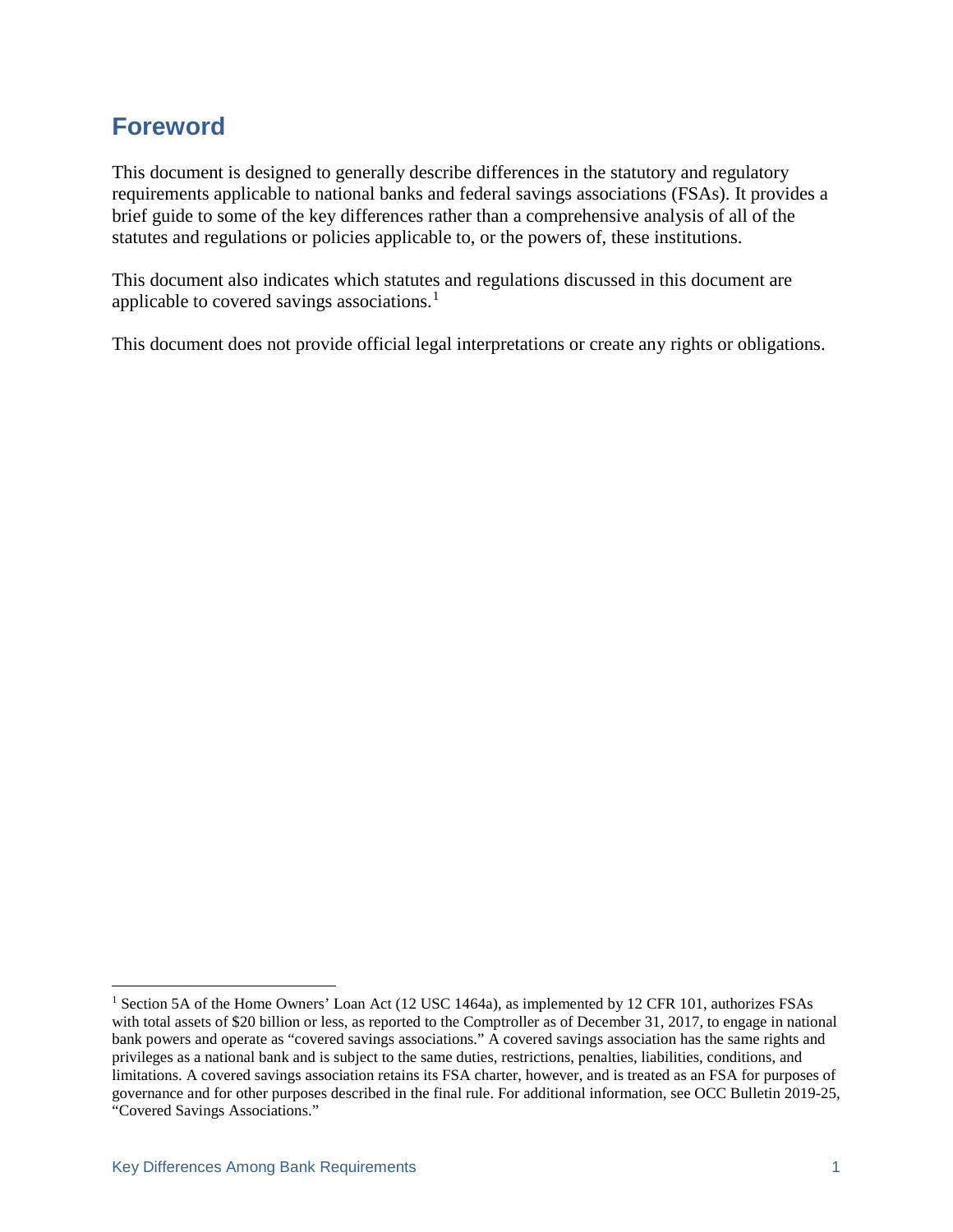## <span id="page-3-0"></span>**I. General Powers and Operational Requirements**

### <span id="page-3-1"></span>**Lending/Investment Powers**

National banks and FSAs have different lending and investment powers. The chart below lists a few of those differences. The table is not all-inclusive and does not contain all the qualifications and conditions that may place additional limitations on these lending and investment powers. Further, additional limits may be applicable under other statutes and regulations, such as 12 USC 84 and 12 CFR 32 (lending limits to one borrower), and, for certain national banks and FSAs, 12 CFR 44 (Volcker rule). For additional information on national bank lending and investment powers, see 12 USC 24(Seventh), 24(Eleventh), and 371, and 12 CFR 1. For additional information on FSA lending and investment powers, see 12 USC 1464(c) and 12 CFR 160. Another useful source is the document entitled "Comparison of the Powers of National Banks and Federal Savings Associations" available on the OCC website.

| <b>Category</b>                                   | <b>National bank limit</b>                                                                                                                                                                                                                                                                                          | <b>FSA limit</b>                                                                                                                                                                                                                                                                                                                              | <b>Covered savings</b><br>association limit |
|---------------------------------------------------|---------------------------------------------------------------------------------------------------------------------------------------------------------------------------------------------------------------------------------------------------------------------------------------------------------------------|-----------------------------------------------------------------------------------------------------------------------------------------------------------------------------------------------------------------------------------------------------------------------------------------------------------------------------------------------|---------------------------------------------|
| <b>Asset-Backed Securities</b>                    | No limit for mortgage-<br>backed securities that<br>qualify as certain Type IV<br>securities $(12$ CFR $1.3(e)$ ).<br>Other asset-backed<br>securities that qualify as<br>Type V securities have a<br>per issuer limit of 25% of<br>the bank's capital and<br>surplus<br>(12 USC 24(Seventh) and<br>12 CFR 1.3(f)). | No limit for mortgage-<br>backed securities. For<br>other asset-backed<br>securities, aggregate limit<br>and eligibility to invest<br>depend upon the type of<br>asset that is securitized<br>$(12$ USC $1464(c)(1)(R)$<br>and 12 CFR 160.30).                                                                                                | See national bank<br>limit.                 |
| <b>Commercial loans</b>                           | No limit<br>(12 USC 24(Seventh)).                                                                                                                                                                                                                                                                                   | 20% of total assets.<br>provided that amounts in<br>excess of 10% of total<br>assets may be used only<br>for small business loans<br>$(12$ USC $1464(c)(2)(A);$<br>12 CFR 160.30).<br>Exceptions exist for<br>certain loans to insured<br>financial institutions,<br>brokers, and dealers<br>$(12$ USC $1464(c)(1)(L)$<br>and 12 CFR 160.30). | See national bank<br>limit.                 |
| Commercial paper and<br>corporate debt securities | Per issuer limit of 10% of<br>capital and surplus for a<br>Type III security.<br>Generally, aggregated<br>with Type II securities of<br>the same issuer<br>(12 USC 24(Seventh) and<br>12 CFR 1.3(c)-(d)).                                                                                                           | 35% of total assets.<br>combined with consumer<br>loans <sup>a</sup><br>$(12$ USC $1464(c)(2)(D)$<br>and 12 CFR 160.30 and<br>$160.40$ ,                                                                                                                                                                                                      | See national bank<br>limit.                 |

The following table contains limits on loan/investment categories.

a FSAs may invest amounts in excess of 30 percent of assets, in the aggregate, only in obligations purchased by the FSA directly from the original obligor and for which the FSA does not pay any finder, referral, or other fee.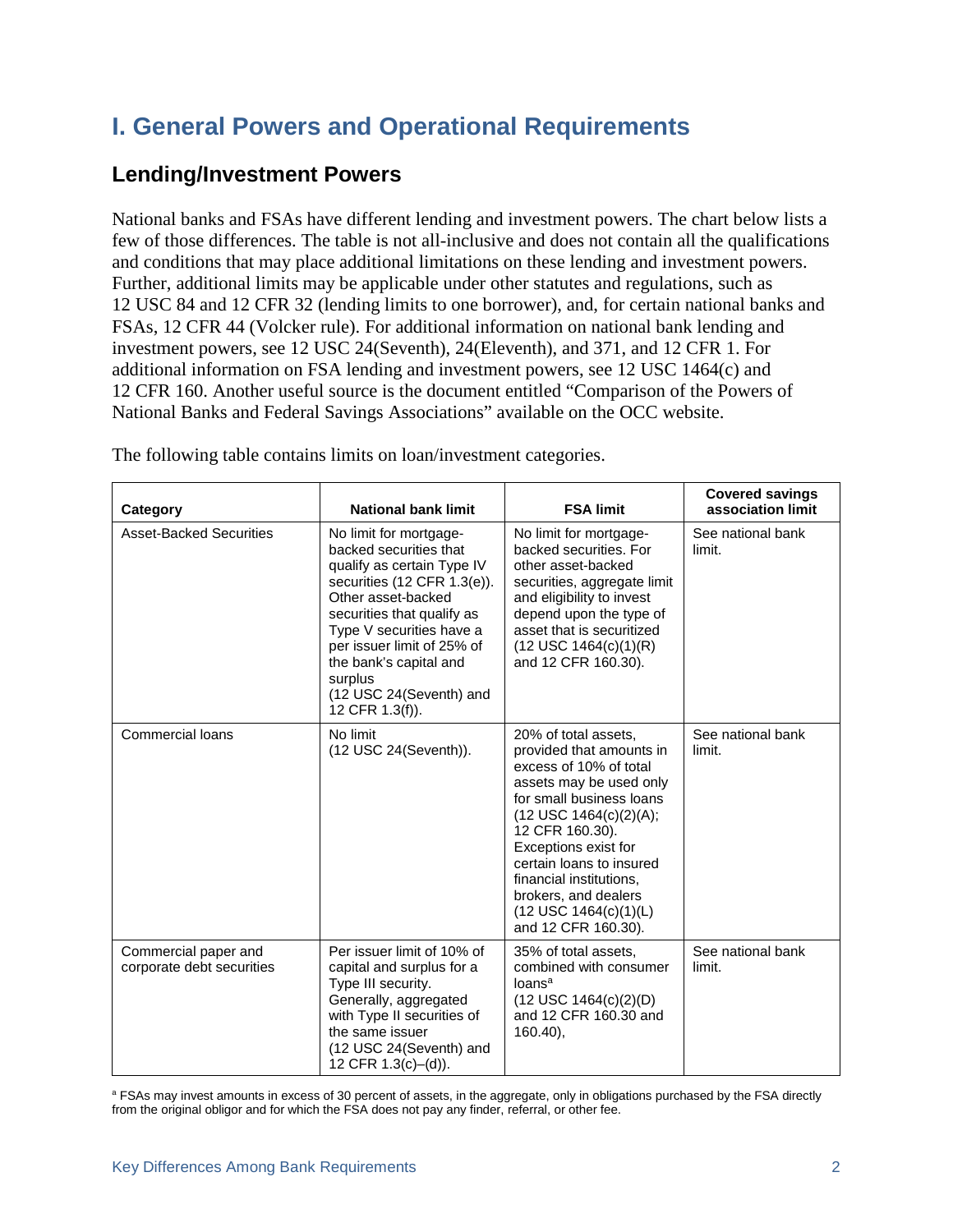| Category                                                                             | <b>National bank limit</b>                                                                                                                                                        | <b>FSA limit</b>                                                                                                                                                                                                                                             | <b>Covered savings</b><br>association limit |
|--------------------------------------------------------------------------------------|-----------------------------------------------------------------------------------------------------------------------------------------------------------------------------------|--------------------------------------------------------------------------------------------------------------------------------------------------------------------------------------------------------------------------------------------------------------|---------------------------------------------|
| Community development<br>loans and equity investments                                | Aggregate investment limit<br>is 5% of capital and<br>surplus, but may invest up<br>to 15% of capital and<br>surplus with OCC approval<br>(12 USC 24(Eleventh) and<br>12 CFR 24). | Aggregate limit of 5% of<br>total assets, provided that<br>equity investments do not<br>exceed 2% of total<br>assetsb<br>$(12$ USC $1464(c)(3)(A)$<br>and 12 CFR 160.30).                                                                                    | See national bank<br>limit.                 |
|                                                                                      |                                                                                                                                                                                   | In addition, FSA<br>regulations allow de<br>minimis investments, up<br>to an aggregate limit of<br>the greater of 1% of total<br>capital or \$250,000, for<br>investments that are<br>permissible for a national<br>bank under 12 CFR 24<br>(12 CFR 160.36). |                                             |
|                                                                                      |                                                                                                                                                                                   | Also, FSA service<br>corporations may make<br>investments that are<br>permitted under<br>12 CFR 24, subject to<br>limits discussed in<br>"Service Corporations"<br>$(12$ USC $1464(c)(4)(B)$<br>and 12 CFR $5.59(f)(8)$ ).                                   |                                             |
| Construction loans without<br>security                                               | No limit<br>(12 USC 24(Seventh)).                                                                                                                                                 | Aggregate limit of the<br>greater of total capital or<br>5% of total assets<br>$(12$ USC $1464(c)(3)(C)$<br>and 12 CFR 160.30).                                                                                                                              | See national bank<br>limit.                 |
| Consumer loans                                                                       | No limit<br>(12 USC 24(Seventh)).                                                                                                                                                 | Aggregate limit of 35% of<br>total assets, combined<br>with commercial paper<br>and corporate debt<br>securities <sup>c</sup><br>$(12$ USC $1464(c)(2)(D)$<br>and 12 CFR 160.30).                                                                            | See national bank<br>limit.                 |
| Nonconforming loans,<br>secured primarily by<br>residential or farm real<br>property | No limit<br>(12 USC 24(Seventh)).                                                                                                                                                 | 5% of total assets<br>$(12$ USC $1464(c)(3)(B)$<br>and 12 CFR 160.30).                                                                                                                                                                                       | See national bank<br>limit.                 |

b See Office of Thrift Supervision Op. Chief Counsel (May 10, 1995). Modifications to this letter resulting from statutory and regulatory changes and other information regarding FSA public welfare investing authority are detailed in the Community Affairs Public Welfare Investments Resource Directory on the OCC website.

<sup>c</sup> FSAs may invest in amounts in excess of 30 percent of assets, in the aggregate, only in loans made by the FSA directly to the original obligor and for which the FSA does not pay a finder, referral, or other fee.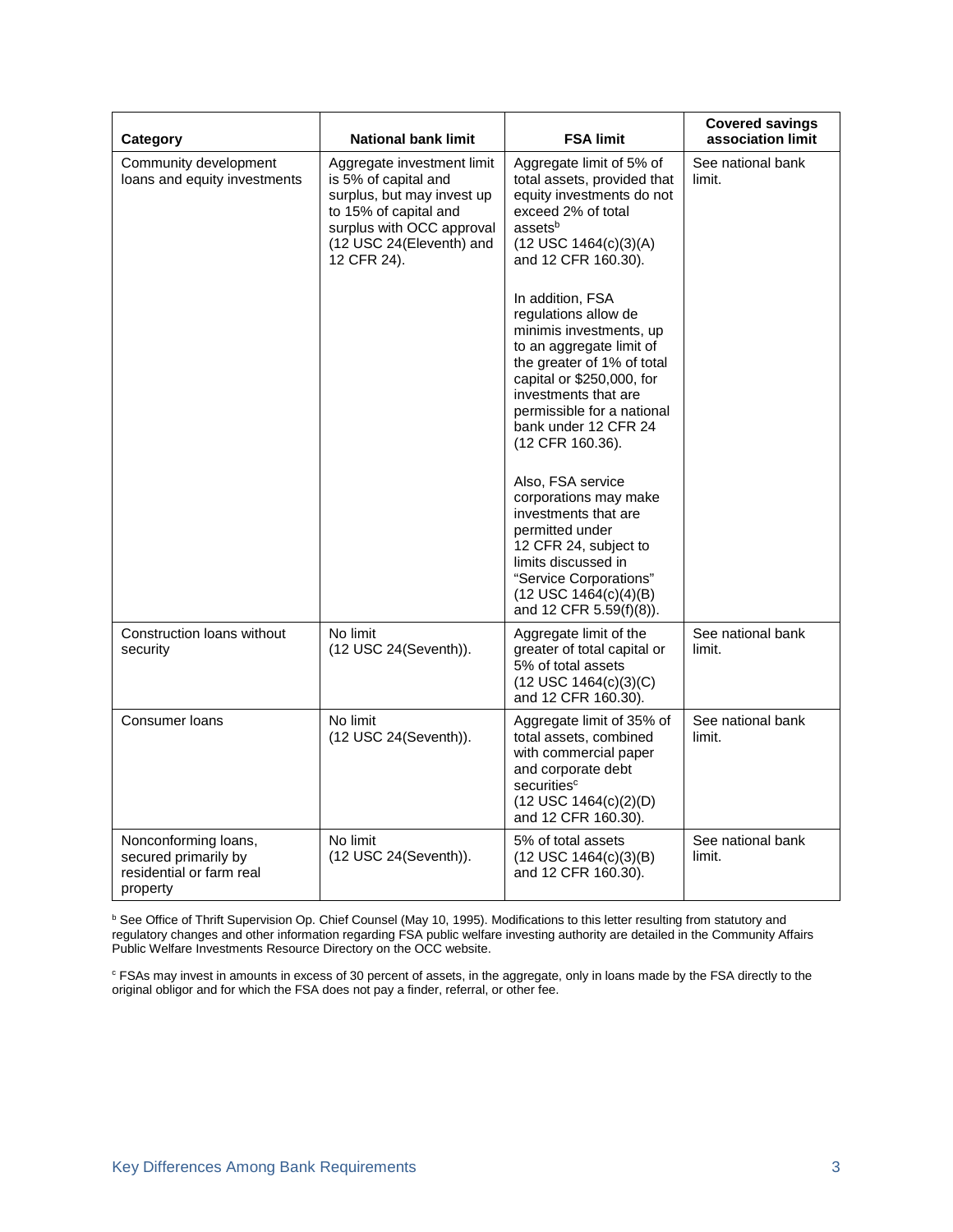| <b>Category</b>                           | <b>National bank limit</b>                                                                                                                                                                                                                                                                                                                                                                                        | <b>FSA limit</b>                                                                                                                                                                                                                                             | <b>Covered savings</b><br>association limit |
|-------------------------------------------|-------------------------------------------------------------------------------------------------------------------------------------------------------------------------------------------------------------------------------------------------------------------------------------------------------------------------------------------------------------------------------------------------------------------|--------------------------------------------------------------------------------------------------------------------------------------------------------------------------------------------------------------------------------------------------------------|---------------------------------------------|
| Nonresidential real property<br>loans     | No limit<br>(12 USC 24(Seventh)).                                                                                                                                                                                                                                                                                                                                                                                 | 400% of total capital,<br>unless a higher amount is<br>permitted by the OCC <sup>d</sup><br>$(12$ USC $1464(c)(2)(B)$<br>and 12 CFR 160.30).                                                                                                                 | See national bank<br>limit.                 |
| Service corporations <sup>e</sup>         | No authority <sup>f</sup>                                                                                                                                                                                                                                                                                                                                                                                         | 3% of total assets,<br>provided that any<br>amounts in excess of 2%<br>of total assets shall be<br>used primarily for<br>community, inner city, or<br>community development<br>purposes<br>$(12$ USC $1464(c)(4)(B)$<br>and 12 CFR 5.59 and<br>160.30).      | No authority.                               |
| Small business investment<br>companies    | 5% of capital and surplus<br>$(15$ USC $682(b)(1))$ .                                                                                                                                                                                                                                                                                                                                                             | 5% of total capital<br>(15 USC 682(b)(2),<br>12 USC 1464(c)(4)(D),<br>and 12 CFR 160.30).                                                                                                                                                                    | See national bank<br>limit.                 |
| Small business-related<br>securities      | None, provided securities<br>are fully secured by<br>interests in a pool of loans<br>to numerous obligors<br>(12 USC 24(Seventh) and<br>12 CFR 1.3(e)).                                                                                                                                                                                                                                                           | None, provided securities<br>are of investment grade,<br>and represent an interest<br>in promissory notes or<br>leases of personal<br>property evidencing<br>obligations of a small<br>business concern.<br>$(12$ USC $1464(c)(1)(S)$<br>and 12 CFR 160.30). | See national bank<br>limit.                 |
| State and local government<br>obligations | None, for general<br>obligations of state and<br>local governments that are<br>Type I securities. Well<br>capitalized banks may<br>invest in revenue bonds<br>without limit<br>(12 CFR 1.3(a)). A per<br>issuer limit of 10% of<br>capital and surplus if a<br>Type II or Type III security<br>(12 USC 24(Seventh); for<br>Type II limit, see<br>12 CFR 1.3(b); for Type III<br>limit, see<br>12 CFR 1.3(c)-(d)). | None for general<br>obligations. A per issuer<br>limitation of 10% of the<br>FSA's capital for other<br>obligations.<br>$(12$ USC $1464(c)(1)(H)$<br>and 12 CFR 160.30). See<br>12 CFR 160.42 for<br>additional details.                                     | See national bank<br>limit.                 |

<sup>d</sup> The OCC may permit an FSA to exceed the 400 percent limitation if the OCC determines that the increased authority poses no significant risk to the safe and sound operation of the FSA and is consistent with prudent operating practices. An FSA seeking to exceed the 400 percent limit must file a request with the OCC.

e Pursuant to 12 CFR 5.59(d)(4), a "service corporation" is an entity that satisfies all of the requirements for service corporations in 12 USC 1464(c)(4)(B) and 12 CFR 5.59, and that is designated by the investing FSA as a service corporation pursuant to 12 CFR 5.59.

<sup>f</sup> But see the later discussion regarding bank service companies, subsidiaries, and non-controlling investments.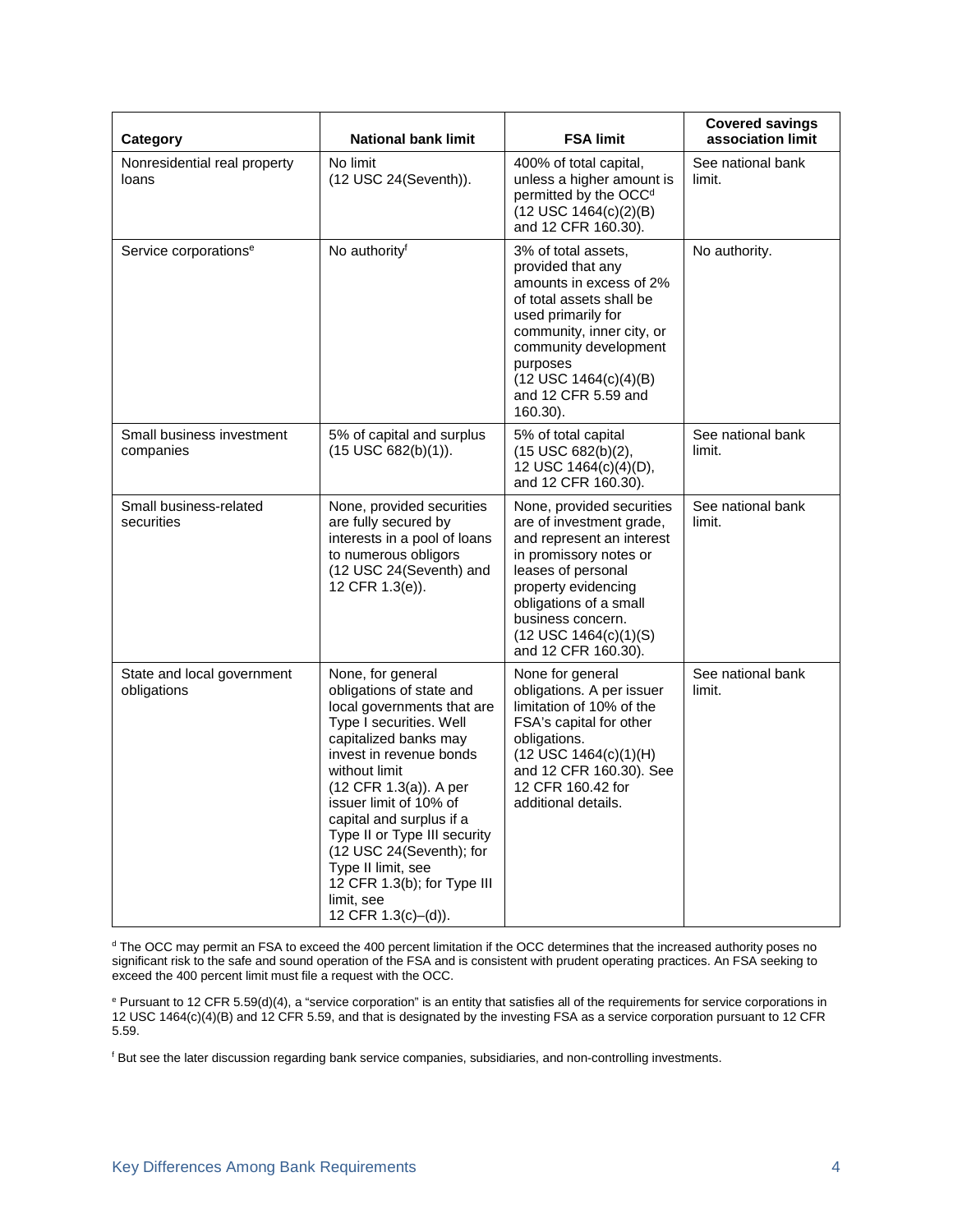### <span id="page-6-0"></span>**Legal Lending Limit/Loans to One Borrower**

#### **National Banks and Federal Savings Associations (12 USC 84 and 1464(u); 12 CFR 32)**

Generally, national banks and FSAs are subject to the same lending limits for loans to one borrower or related borrowers that are financially dependent. In general, this limit totals 15 percent of a national bank's or FSA's capital and surplus plus an additional 10 percent of capital and surplus if the amount that exceeds the 15 percent general limit is fully secured by readily marketable collateral (together, the combined general limit). (See 12 USC 84 for national banks, 12 USC 1464(u) for FSAs, and 12 CFR 32 for both charters). Additional provisions apply to FSAs, described below.

#### **Federal Savings Association**

- If an FSA's aggregate lending limit is less than \$500,000, notwithstanding that limitation, the FSA may have total loans and extensions of credit, for any purpose, to one borrower outstanding at one time in an amount not to exceed \$500,000. (12 CFR 32.3(d)(1))
- An FSA may make loans to one borrower to develop domestic residential housing units, not to exceed the lesser of \$30 million or 30 percent of the FSA's unimpaired capital and unimpaired surplus, including all amounts loaned under the general lending limit, provided that the following conditions are met:
	- − The FSA is, and continues to be, in compliance with its capital requirements;
	- − The OCC permits the FSA to use the higher limit (subject to any conditions imposed by the OCC); $2$
	- − Loans and extensions of credit made pursuant to this provision to all borrowers do not, in aggregate, exceed 150 percent of the FSA's unimpaired capital and unimpaired surplus; and
	- − Loans and extensions of credit made pursuant to this provision comply with the applicable loan-to-value requirements.

The authority of an FSA to make a loan or extension of credit to one borrower to develop domestic residential housing units ceases immediately upon the FSA's failure to comply with any one of the requirements set forth in the regulation or any conditions imposed by the OCC to use a higher limit.  $(12 \text{ CFR } 32.3\text{ (d)}(2)\text{ (ii)})$ 

• An FSA may invest up to 10 percent of unimpaired capital and unimpaired surplus in addition to the combined general limit in the obligations of one issuer evidenced by commercial paper or corporate debt securities that are investment grade. (12 CFR 32.3(d)(3))

<span id="page-6-1"></span> $\frac{1}{2}$ <sup>2</sup>An FSA must submit an application to, and receive approval from, the appropriate OCC supervisory office before using the higher limit set forth under  $12$  CFR  $32.3(d)(2)(i)$ . The supervisory office may approve a completed application if it finds that approval is consistent with safety and soundness. An application by an eligible savings association to use the higher limit is deemed approved as of the 30th day after the application is received by the OCC, unless before that date the OCC informs the savings association it must obtain prior written approval from the OCC. (12 CFR 32.2(d)(2)(iv))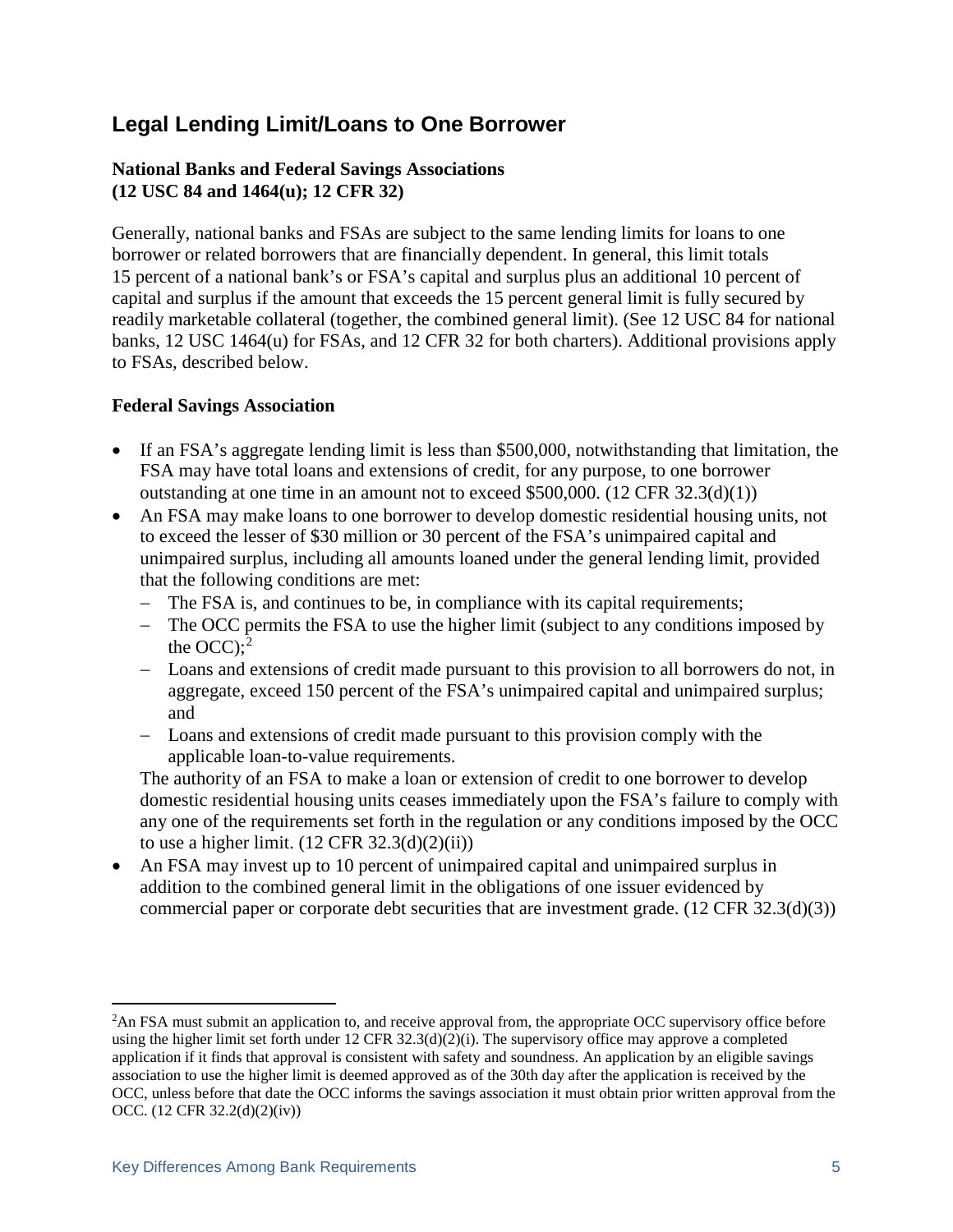#### **Covered Savings Associations**

A covered savings association must comply with the lending limits established for national banks in 12 USC 84 and 12 CFR 32 and not the additional provisions applicable solely to FSAs.

### <span id="page-7-0"></span>**Qualified Thrift Lender**

#### **National Banks**

A national bank is not required to be a qualified thrift lender (QTL).

#### **Federal Savings Associations (12 USC 1467a(m))**

An FSA must be a QTL. An FSA that fails to become or remain a QTL is deemed to have violated section 5 of the Home Owners' Loan Act (HOLA).<sup>[3](#page-7-1)</sup> To be a OTL, an FSA must meet either the HOLA QTL Test (12 USC 1467a(m)) or the Internal Revenue Service tax code Domestic Building and Loan Association Test (DBLA Test) (26 CFR 301.7701-13A).

Under the QTL Test, an FSA must hold qualified thrift investments<sup>[4](#page-7-2)</sup> equal to at least 65 percent of its portfolio assets (12 USC 1467a(m)(4)). An FSA ceases to be a QTL when its ratio of qualified thrift investments (numerator) divided by its portfolio assets (denominator) falls, at month-end, below 65 percent for four months within any 12-month period.

Under the DBLA Test, an FSA must meet (1) a "business operations test" and (2) a "60 percent of assets test."

- The "business operations test" requires the business of a DBLA to consist primarily of acquiring the savings of the public and investing in loans.
- The "60 percent of assets test" requires that at least 60 percent of a DBLA's assets must consist of assets that associations normally hold, except for consumer loans that are not educational loans.

An FSA may use either the QTL Test or the DBLA Test to qualify as a QTL and may switch from one test to the other. (See the "Qualified Thrift Lender" booklet of the *Comptroller's Handbook* for more information).

<span id="page-7-1"></span> <sup>3</sup> See 12 USC 1467a(m)(3)(B)(i)(IV).

<span id="page-7-2"></span><sup>4</sup> Qualified thrift investments include loans to purchase, refinance, construct, improve, or repair domestic residential or manufactured housing; home equity loans; educational loans; small business loans; loans made through credit cards or credit card accounts; securities backed by or representing an interest in mortgages on domestic residential or manufactured housing; and FHLB stock. For a complete list, see 12 USC 1467a(m)(4)(C).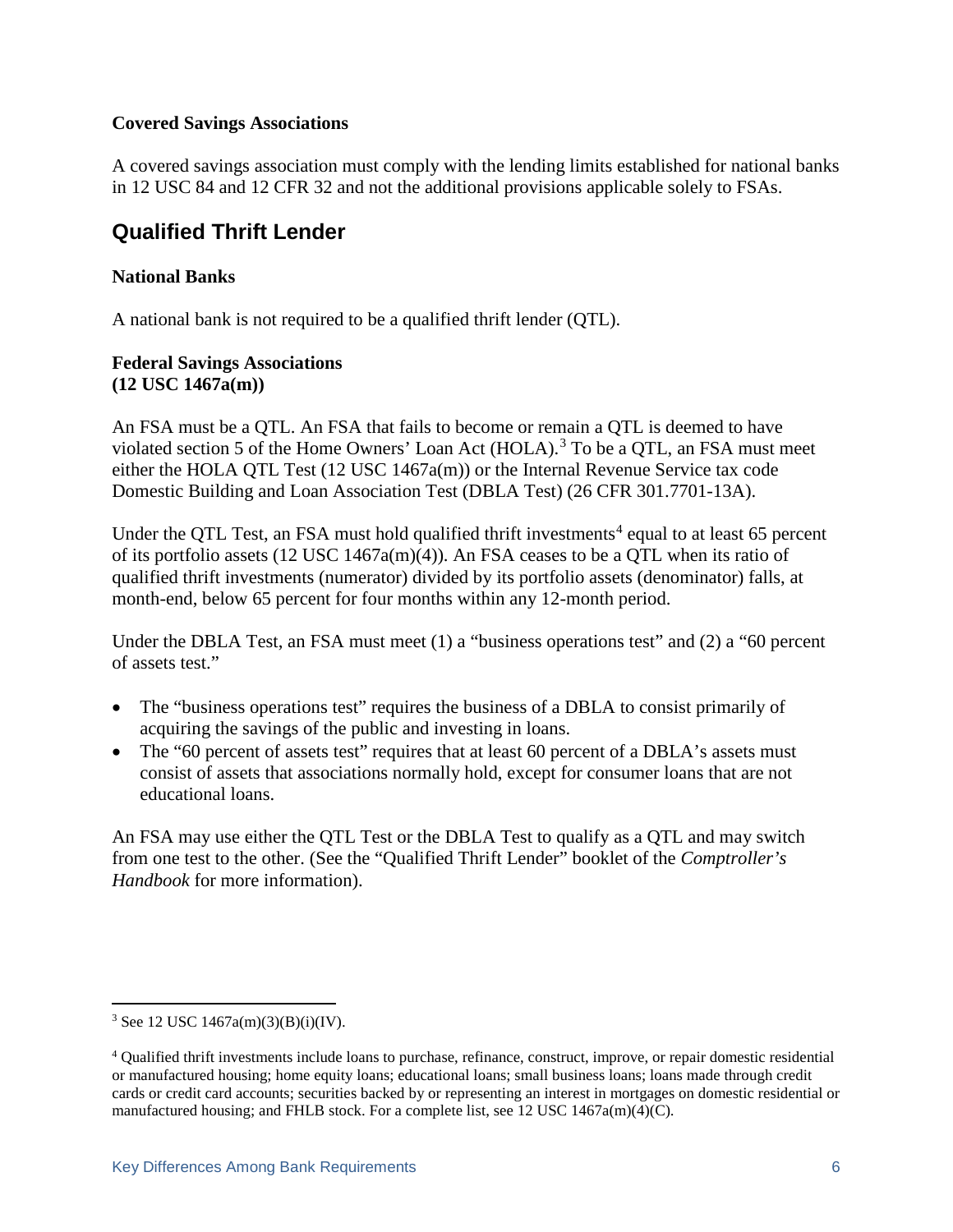12 USC 1467a(m) provides that an FSA that fails to become or remain a QTL is subject to the following restrictions:

- Restrictions effective immediately:
	- − The FSA shall not make any new investments or engage in any new activity not allowed for both a national bank and an FSA;
	- − The FSA shall not establish any new branch office unless the branch is allowable for a national bank; and
	- − The FSA shall not pay dividends unless the dividends (1) are allowable for a national bank, (2) are necessary to meet obligations of a company that controls the FSA, and (3) receive OCC and Board of Governors of the Federal Reserve System (Federal Reserve Board) approval.
- Additional restrictions effective after three years:
	- − If an FSA fails to requalify as a QTL within three years, the FSA must dispose of or not engage in any activity unless the investment or activity is allowed for both a national bank and an FSA.

These restrictions are not applicable if the FSA requalifies as a QTL. An FSA may, however, requalify as a QTL only once. Failure to maintain QTL status after requalification permanently subjects an FSA to these restrictions.

An FSA's failure to meet the requirements of 12 USC 1467a(m) may have consequences under other provisions of HOLA as well. 12 USC 1464(r)(1) prohibits an FSA from establishing, retaining, or operating a branch office outside the state in which the FSA's home office is located unless the FSA meets the QTL Test or the DBLA Test.<sup>[5](#page-8-0)</sup> In addition, 12 USC 1467a(c) bases exceptions from certain savings and loan holding company activities restrictions on, among other things, satisfaction of the QTL requirements.<sup>[6](#page-8-1)</sup>

The OCC may grant temporary and limited exceptions from compliance with the QTL Test when extraordinary circumstances exist<sup>[7](#page-8-2)</sup> or to significantly facilitate an acquisition of a troubled institution under 12 USC 1823(c) or (k). (See the "Qualified Thrift Lender" booklet of the *Comptroller's Handbook* for more information.)

#### **Covered Savings Associations**

A covered savings association is not required to be a QTL.

<span id="page-8-0"></span> <sup>5</sup> 12 USC 1464(r)(2) provides certain exceptions from this restriction.

<span id="page-8-1"></span><sup>&</sup>lt;sup>6</sup> See 12 USC 1467a(c)(3)(B)(ii) and 12 USC 1467a(c)(9)(C)(i).

<span id="page-8-2"></span> $<sup>7</sup>$  An example of an extraordinary circumstance is when the effects of high interest rates reduce mortgage demand to</sup> such a degree that an insufficient opportunity exists for an association to meet the QTL requirement. See 12 USC 1467a(m)(2)(A). Also, the OCC may facilitate an FSA's efforts to assist communities affected by a natural disaster by temporarily waiving the QTL requirement to allow a capital compliant FSA to help rebuild non-QTL businesses. See OCC Bulletin 2012-28, "Supervisory Guidance on Natural Disasters and Other Emergency Conditions."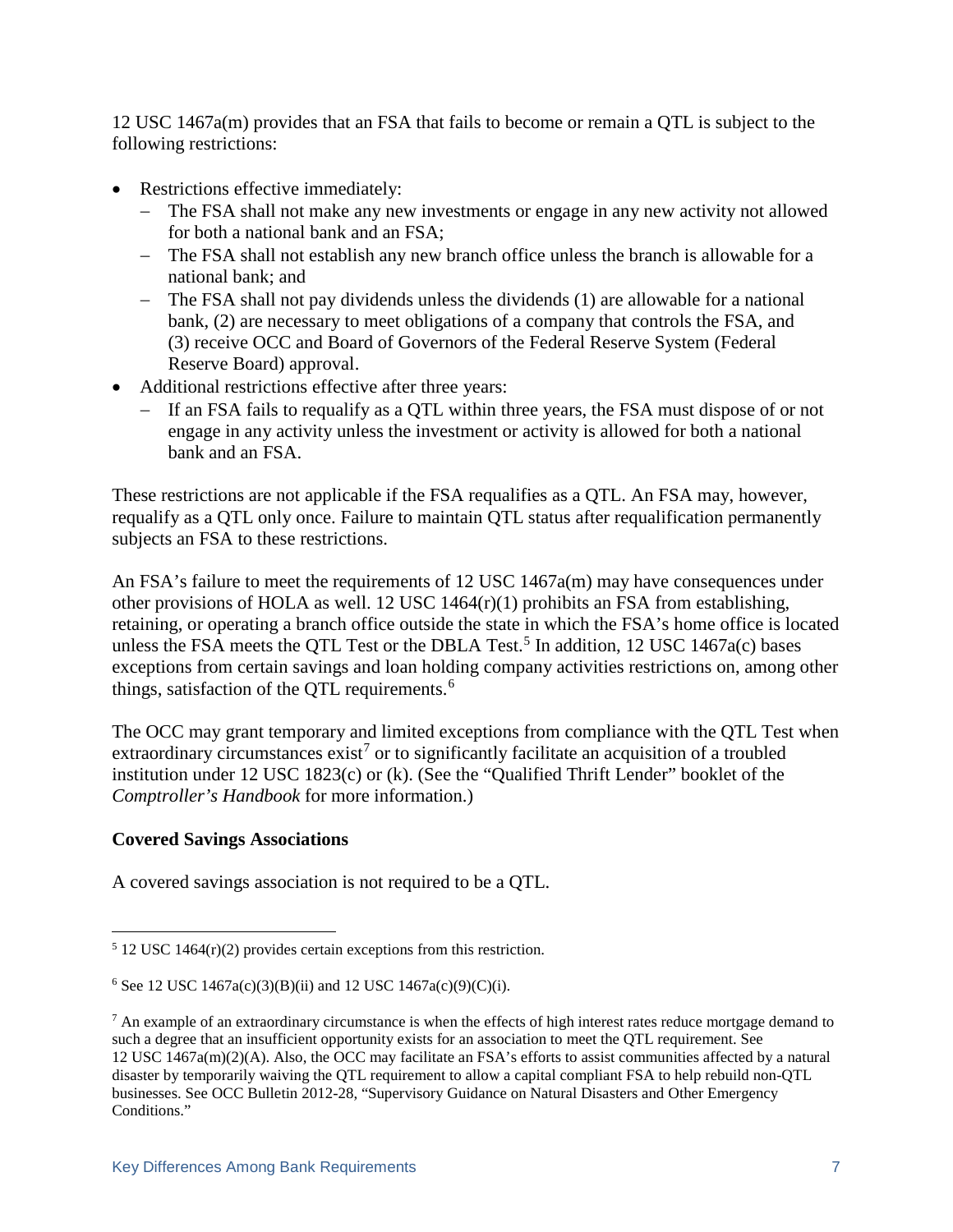### <span id="page-9-0"></span>**Dividends/Capital Distributions**

#### **National Banks (12 USC 56, 59, 60(b), and 1831o(d)(1)(A); 12 CFR 5.46 and 5.64(c)(1))**

**Dividends.** Directors of a national bank may declare and pay dividends of as much of the undivided profits as they judge to be expedient, subject to the following restrictions:

- Unless approved by the OCC, a national bank may not declare a dividend if the total amount of all dividends (common and preferred), including the proposed dividend, declared by the national bank in any current year exceeds the total of the national bank's net income of the current year to date, combined with the retained net income of current year minus one and current year minus two, less the sum of any transfers required by the OCC and any transfers required to be made to a fund for the retirement of any preferred stock.<sup>[8](#page-9-1)</sup> (12 USC 60(b) and 12 CFR 5.64(c)(1))
	- − Requests for prior approval of a dividend under 12 USC 60(b) are submitted to the supervisory office. There is no specified time frame by which the notice must be filed; the board, however, cannot declare the dividend until it receives OCC approval. See the "Capital and Dividends" booklet of the *Comptroller's Licensing Manual*.
- If a national bank has sustained losses at any time that equal or exceed its undivided profits (i.e*.,* retained earnings), the bank is prohibited from paying a dividend (12 USC 56). This rule, however, does not prevent the bank from making a reduction of permanent capital pursuant to 12 USC 59 (see reduction of permanent capital discussion below).
- A national bank may not declare or pay any dividend if, after making the dividend, the national bank would be "undercapitalized" as defined in 12 CFR 6 (12 USC 1831o(d)(1)(A)).

**Reduction in permanent capital.** In addition to dividends, a national bank has the option of reducing permanent capital. "Permanent capital" is defined as the sum of capital stock and capital surplus. "Capital surplus" is defined as the total of (1) the amount paid in on capital stock in excess of the par or stated value; (2) direct capital contributions representing the amounts paid in to the national bank other than for capital stock; (3) the amount transferred from undivided profits; and (4) the amount transferred from undivided profits reflecting stock dividends. (12 USC 59 and 12 CFR 5.46)

A national bank must obtain the necessary shareholder approval required by statute for any change in its permanent capital. A national bank must submit an application to the OCC licensing office and obtain prior OCC approval for any reduction of its permanent capital. The application must contain the information required by 12 CFR 5.46(i)(1).

<span id="page-9-1"></span> <sup>8</sup> This requirement is essentially the same as one of the criteria triggering an application for an FSA.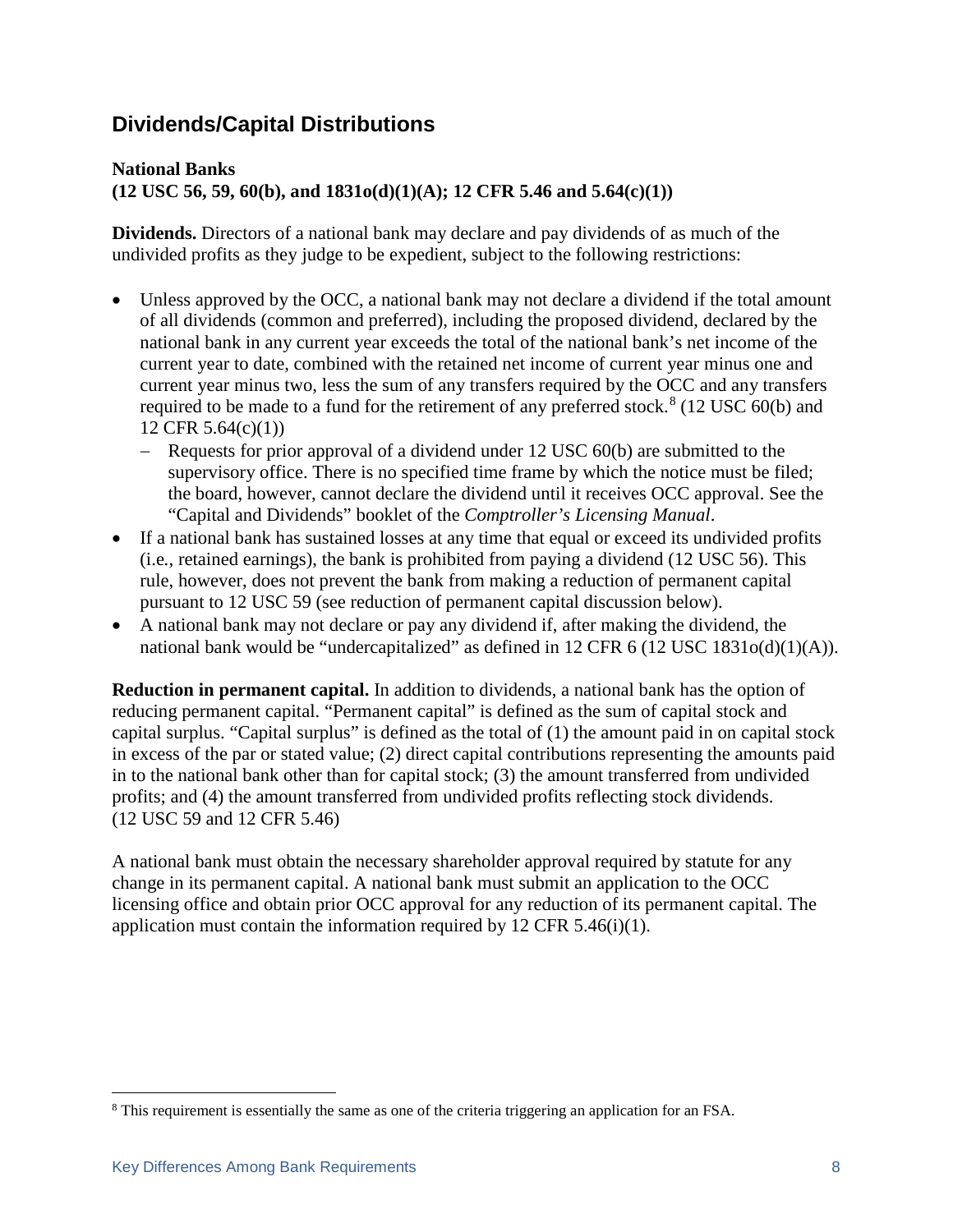#### **Federal Savings Associations (12 CFR 5.55)**

**When an application is required.** If an FSA meets any of the following criteria, it must file an application with the supervisory office at least 30 days before the proposed declaration of dividend or approval of the proposed capital distribution by its board of directors:

- The FSA is not an eligible savings association under  $12 \text{ CFR } 5.3(g)$ .
- The total amount of all capital distributions (including the proposed capital distribution) for the applicable calendar year exceeds the FSA's net income for that year to date plus retained net income for the preceding two years.
- The FSA would not be at least adequately capitalized, as set forth at 12 CFR 6.4, following the distribution.<sup>[9](#page-10-0)</sup>
- The proposed capital distribution would violate a prohibition contained in any applicable statute, regulation, or agreement between the FSA and OCC, or violate a condition imposed on the FSA in an OCC-approved application or notice.

**When a notice is required**. If an FSA meets any of the following criteria and is not required to file an application as described in the previous section, it must file a notice with the supervisory office at least 30 days before the proposed declaration of dividend or approval of the proposed capital distribution by its board of directors:

- The FSA would not be well capitalized, as defined at 12 CFR 6.4, or would otherwise not remain an eligible savings association following the distribution.
- The proposed capital distribution would reduce the amount, or retire any part, of the FSA's common or preferred stock or retire any part of debt instruments, such as notes or debentures included in capital under 12 CFR 3 (other than regular payments required under a debt instrument approved under 12 CFR 5.56).
- The FSA's proposed capital distribution is payable in property other than cash.
- The FSA is a direct or indirect subsidiary of a mutual savings and loan holding company.
- The FSA is a direct or indirect subsidiary of a company that is not a savings and loan holding company.

The notice is deemed to be approved if the OCC fails to act within 30 calendar days of receipt of the notice.

**When an informational submission is required.** If an FSA is filing a notice of a proposed dividend with the Federal Reserve Board solely under 12 USC 1467a(f) and not also under 12 USC 1467a(o)(11), and neither an application under 12 CFR 5.55(e)(1) nor a notice under 12 CFR 5.55(e)(2) is required, the FSA must provide an informational copy to the OCC of the notice filed at the same time the notice is filed with the Federal Reserve Board. This informational copy is separate from any notice or application required by the OCC's capital distribution regulations. The OCC requires this informational copy so that it may respond to

<span id="page-10-0"></span><sup>&</sup>lt;sup>9</sup> See 12 USC 1831o(d)(1)(A), which provides that an FSA may not declare or pay any dividend, if, after making the dividend, the FSA would be undercapitalized.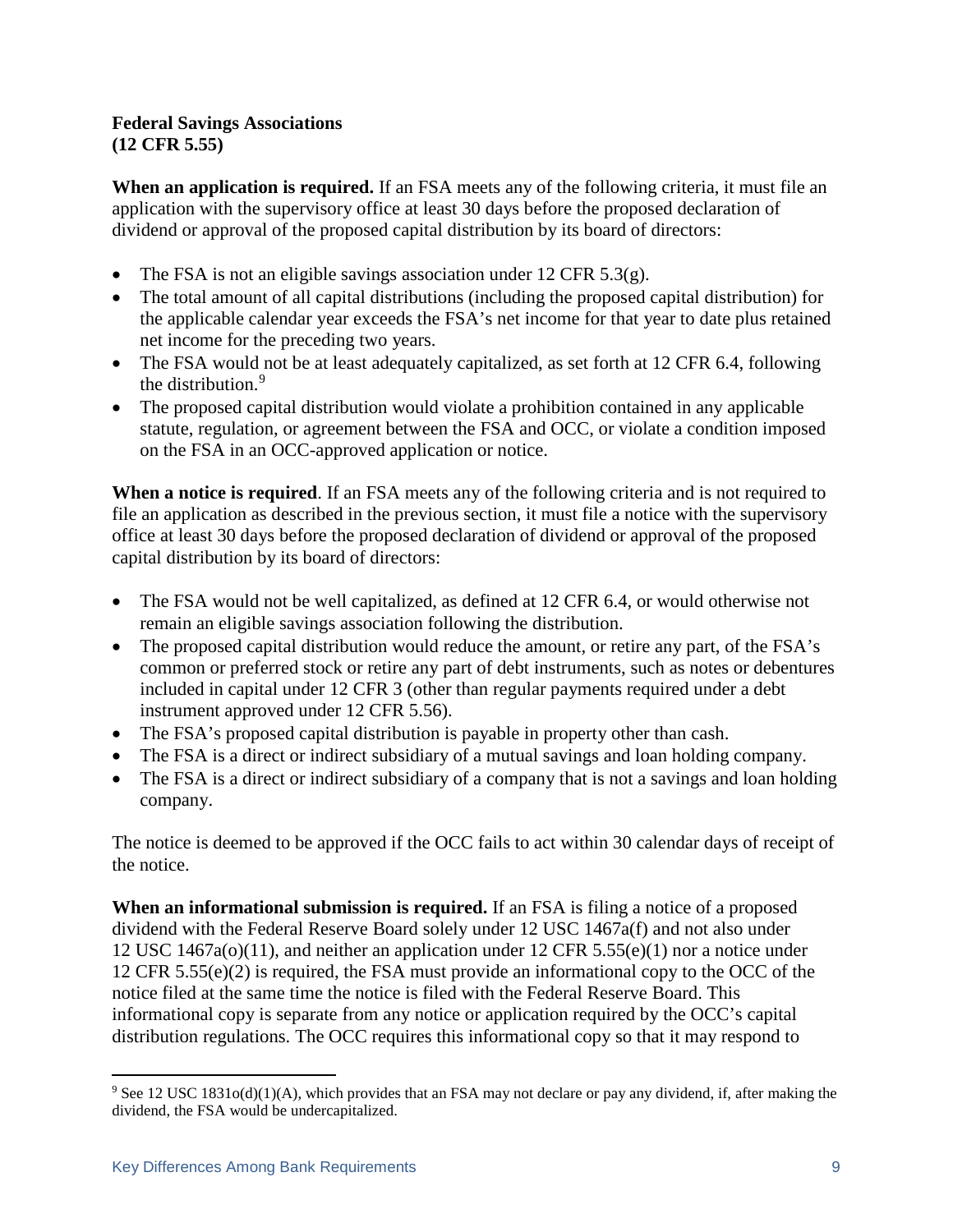requests from the Federal Reserve Board to comment on such filings.<sup>[10](#page-11-1)</sup> Although no formal OCC action is necessary with respect to the informational submissions, the supervisory office generally will comment to the Federal Reserve Board regarding these submissions within the requested period. The OCC will evaluate these submissions under the same standards that apply to OCC review of capital distribution applications and notices.

**When no filing is required.** If an FSA does not meet any of the criteria listed above, it does not need to file an application, notice, or information statement with the OCC before making a capital distribution.

See 12 CFR 5.55(d)(3) for the definition of "capital distribution"; 12 CFR 5.55(f) for the required contents of the application or notice; and 12 CFR 5.55(h) for factors the OCC considers in reviewing the application or notice. The application or notice may include a schedule proposing capital distributions over a specified period not to exceed 12 months.

#### **Covered Savings Associations**

A covered savings association must comply with the rules and regulations applicable to FSAs when declaring and paying dividends.

### <span id="page-11-0"></span>**Issuance of Subordinated Debt**

**National Banks (12 CFR 5.47)**

A national bank that is not an eligible bank, as defined in 12 CFR  $5.3(g)$ , must receive prior OCC approval to issue subordinated debt. In addition, an eligible national bank must receive prior OCC approval to issue subordinated debt if the bank will not continue to be an eligible bank after the transaction, the OCC has notified the bank that prior approval is required, or prior approval is required by law (12 CFR  $5.47(f)(1)(i)$ ). A national bank must comply with the Securities Offering Disclosure Rules in 12 CFR 16. (12 CFR 5.47(d)(3)(iii))

All national banks must notify the OCC within 10 days of issuance of the subordinated debt that is to be included in regulatory capital  $(12 \text{ CFR } 5.47(f)(1)(ii))$ . In order to be included in capital, the subordinated debt must meet the requirements of 12 CFR 3.20(d) and of 12 CFR 5.47.<sup>[11](#page-11-2)</sup>

For prepayment of subordinated debt not included in tier 2 capital, an eligible bank must receive prior OCC approval pursuant to 12 CFR 5.47(f)(1)(i)(A) or (B), as appropriate. All national

<span id="page-11-1"></span> $10$  The Federal Reserve Board has stated that it intends to seek comment from the OCC supervisory office regarding filings under 12 USC 1467a(f) and to request the supervisory office's comments within 15 days of receipt of its request.

<span id="page-11-2"></span><sup>&</sup>lt;sup>11</sup> A national bank may not include subordinated debt as regulatory capital unless the bank has filed the required notice with the OCC and received notification from the OCC that the subordinated debt issued by the bank qualifies as regulatory capital.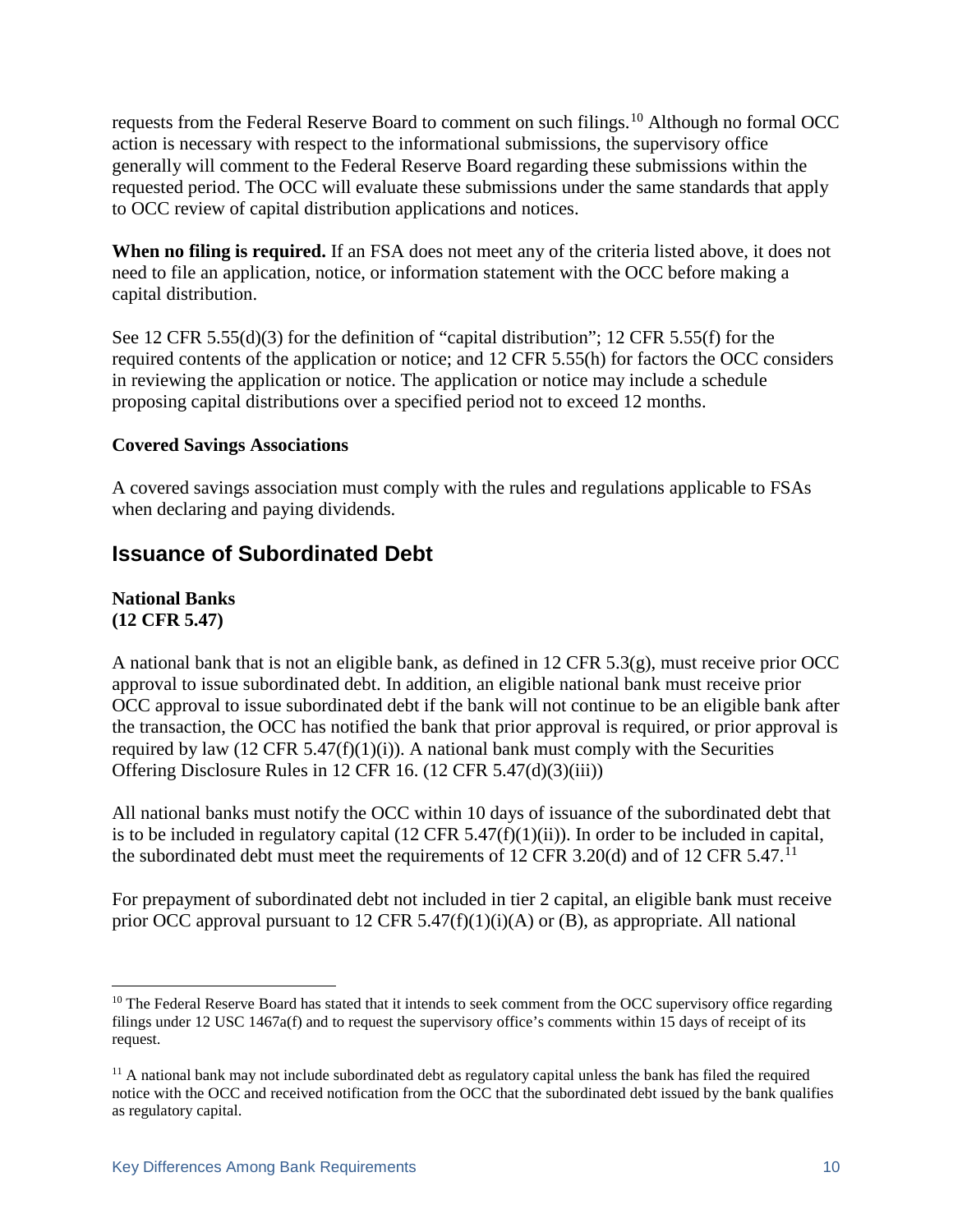banks with subordinated debt included in tier 2 capital must receive prior OCC approval to prepay the subordinated debt pursuant to 12 CFR 5.47(f)(2)(ii) and (g)(1)(ii)(A).

#### **Federal Savings Associations (12 CFR 5.56 and 163.80(e))**

Under 12 CFR 163.80(e), if an FSA intends to issue debt securities with maturities greater than one year and the FSA does not meet its capital requirements under 12 CFR 3, it must file with the appropriate OCC licensing office a notice of intent to issue such securities at least 10 business days before issuance. The OCC has 10 business days after receipt of the filing to object to the issuance of the securities and shall object if the terms or covenants would impose unreasonable burdens on or control over the association's operations.

An FSA that proposes to include subordinated debt in regulatory capital must file an application under 12 CFR 5.56. The subordinated debt must meet the requirements set forth in 12 CFR 5.56(d), including the requirements of 12 CFR 3.20(d). If the subordinated debt securities will not be included in tier 2 capital, the FSA must comply with 12 CFR 160.80. In addition, an FSA that proposes to prepay subordinated debt that is included in capital must file an application under 12 CFR 5.56(b)(2). An FSA must also comply with the Securities Offering Disclosure Rules in 12 CFR 16. (12 CFR 5.56(b)(1)(iii))

#### **Covered Savings Associations**

A covered savings association must comply with the rules applicable to FSAs for the issuance of subordinated debt securities and mandatorily redeemable preferred stock.

### <span id="page-12-0"></span>**Investment in Bank Premises**

#### **National Banks (12 USC 29 and 371d; 12 CFR 5.37 and 7.1000(c))**

Under 12 CFR 5.37, a national bank that is not well capitalized and not assigned a composite rating of 1 or 2 must submit an application to the appropriate supervisory office if an investment in banking premises (or in the stock, bonds, debentures, or other obligations of a corporation holding the premises of the institution) would cause the national bank's aggregate investment in premises to exceed the amount of capital stock of the national bank. For national banks, 12 CFR .37(c)(2) defines capital stock as the amount of common stock outstanding and unimpaired plus the amount of perpetual preferred stock outstanding and unimpaired.

National banks that are rated composite 1 or 2 and are well capitalized both before and after the investment are generally not required to obtain prior OCC approval when the national bank's aggregate premises investment is 150 percent of capital and surplus or less. A national bank may invest in corporations holding bank premises pursuant to 12 USC 371d and 12 CFR 5.37.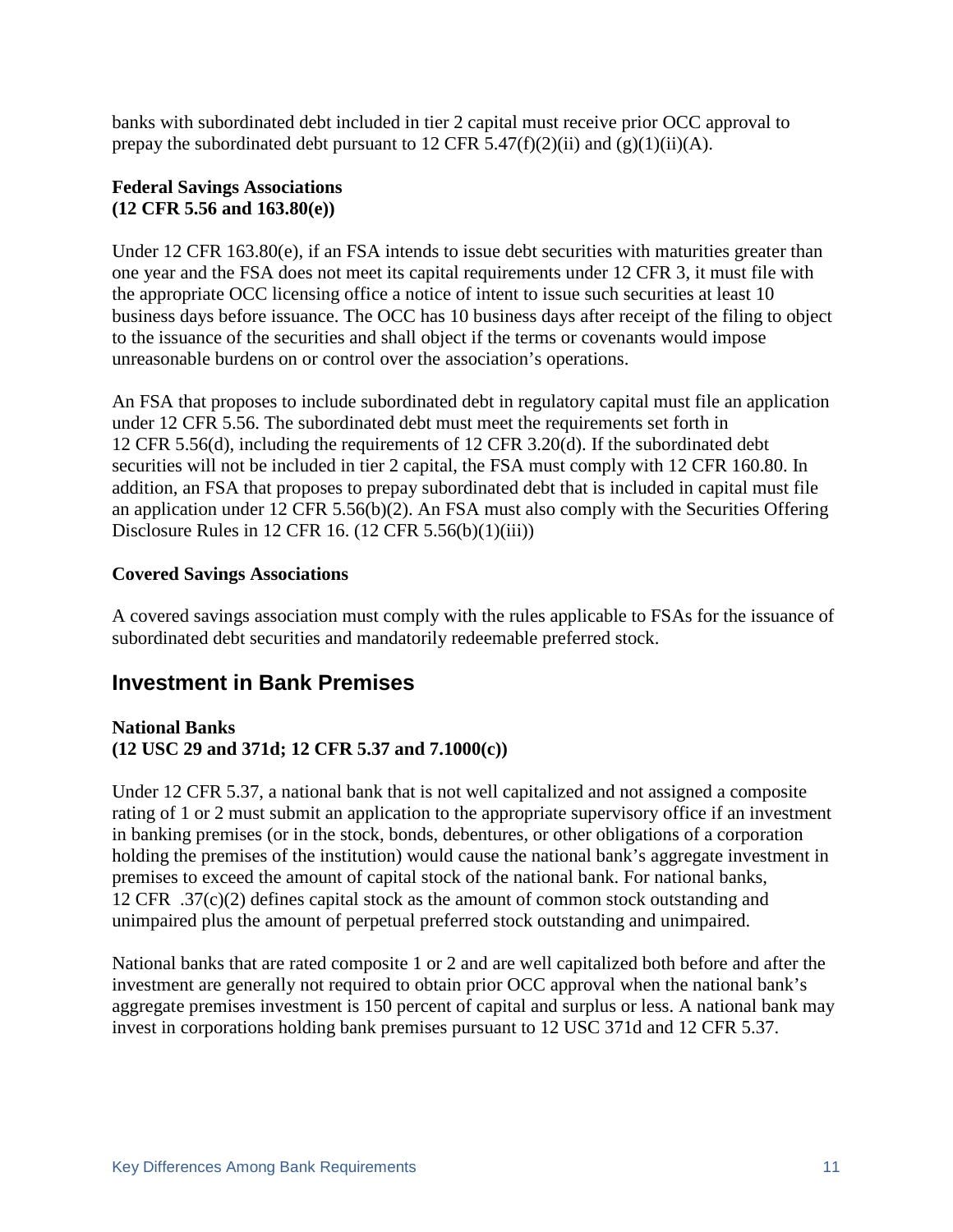A national bank that is not required to obtain advance approval under this provision is required to notify the appropriate supervisory office of the investment or loan within 30 days after the investment or loan is made.

#### **Federal Savings Associations (12 CFR 5.37 and 7.1000(c))**

Under 12 CFR 5.37, an FSA that is not well capitalized and assigned a composite rating of 1 or 2 must submit an application to the appropriate supervisory office if an investment in banking premises (or in the stock, bonds, debentures or other obligations of a corporation holding the premises of the institution) would cause the FSA's aggregate investment in premises to exceed the amount of capital stock of the FSA. For stock FSAs, 12 CFR 5.37(c)(2) defines capital stock as the amount of common stock outstanding and unimpaired plus the amount of perpetual preferred stock outstanding and unimpaired. For mutual FSAs, however, the regulation defines capital stock as the amount of the FSA's retained earnings.

FSAs that are rated composite 1 or 2 and are well capitalized both before and after the investment are generally not required to obtain prior OCC approval when the FSA's aggregate premises investment is 150 percent of capital and surplus or less. If an FSA, however, proposes to establish or acquire a subsidiary to make an investment in bank premises (or invest in bank premises through an existing subsidiary that has not previously invested in bank premises), the FSA is required to file with the OCC in advance of making the investment (12 CFR 5.38 [operating subsidiaries] and 12 CFR 5.59 [service corporations]). In addition, an FSA that invests in bank premises through a service corporation must comply with the quantitative limitations in 12 CFR 5.37(d) and, to the extent applicable, 12 CFR 5.59.

An FSA that is not required to obtain advance approval under this provision is required to notify the appropriate supervisory office of the investment or loan within 30 days after the investment or loan is made.

#### **Covered Savings Associations**

A covered savings association must comply with the rules and requirements applicable to national banks. Mutual covered savings associations must comply with the definition of capital stock for mutual FSAs, meaning that "capital stock" is the amount of the institution's retained earnings.

### <span id="page-13-0"></span>**Other Real Estate Owned**

#### **National Banks (12 USC 29; 12 CFR 34.82, 34.83, and 34.86)**

12 USC 29, implemented by 12 CFR 34.82, provides that a national bank shall dispose of other real estate owned (OREO) at the earliest time that prudent judgment dictates, but no later than five years (with a possible extension of up to an additional five years). A national bank that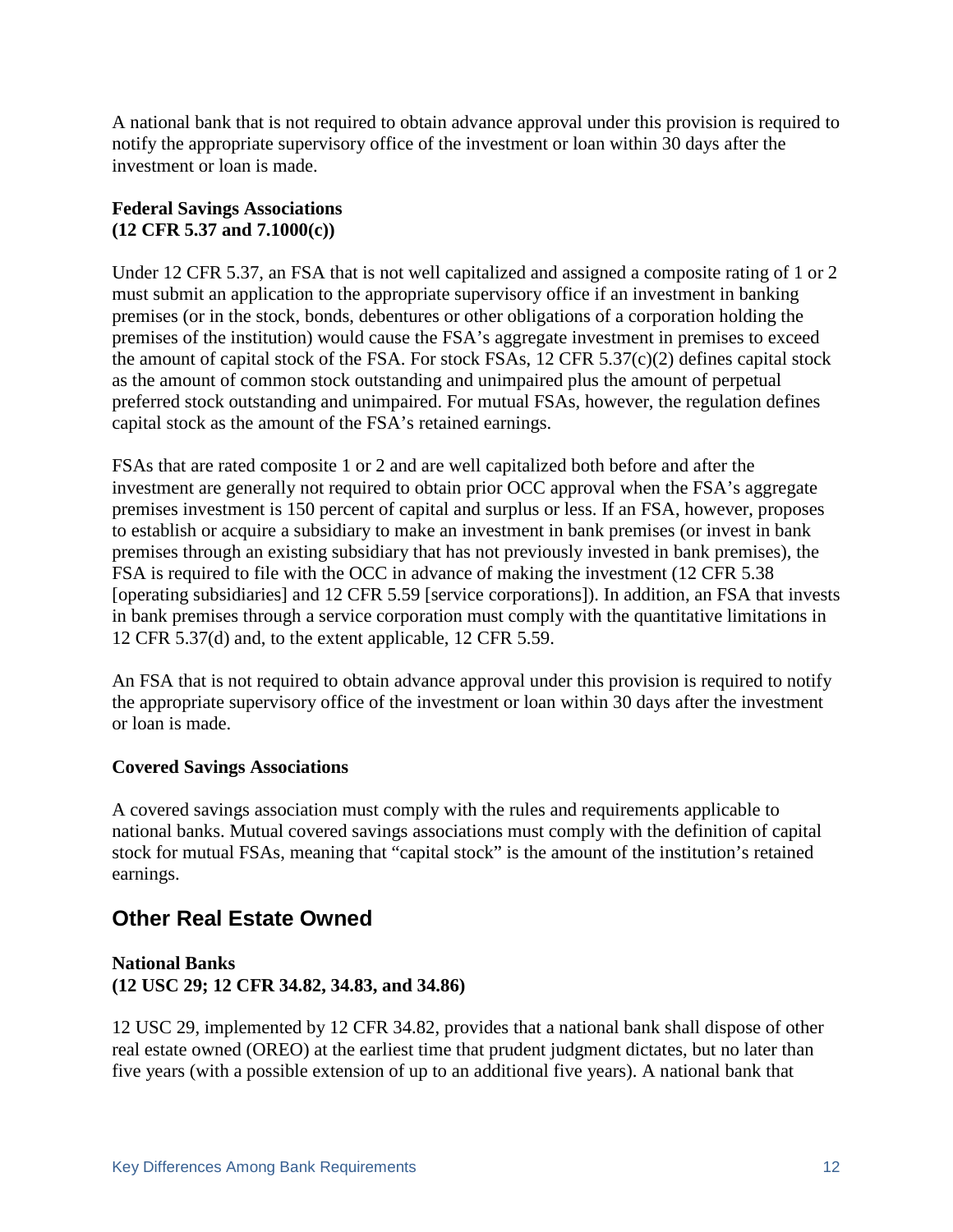wants an extension of the five-year holding period must file a request with, and receive approval from, the appropriate supervisory office.

12 CFR 34.83 describes what transactions qualify as a disposition of OREO and requires that a national bank make diligent and ongoing efforts to dispose of each parcel of OREO and maintain documentation adequate to reflect those efforts.

12 CFR 34.86 describes the process by which a national bank may make additional advances to complete an OREO project that is a development or improvement project. The regulation specifies that a national bank shall notify the supervisory office 30 days before implementing a development or improvement plan for OREO when the sum of the plan's estimated cost and the bank's current recorded investment amount (including any unpaid prior liens) exceeds 10 percent of the bank's capital and surplus. The required notification must demonstrate that the additional expenditure is consistent with the conditions and limitations set forth at 12 CFR 34.86(a). The OCC has 30 days to review the notice. Unless otherwise informed by the OCC, the bank may implement the plan on the 31st day (or sooner if notified by the OCC), subject to any conditions imposed by the OCC.

See the "Other Real Estate Owned" booklet of the *Comptroller's Handbook* for additional information.

#### **Federal Savings Associations**

Currently<sup>[12](#page-14-0)</sup> there is no statutory or regulatory OREO holding period for FSAs.<sup>[13](#page-14-1)</sup> Management should make a good-faith effort to dispose of OREO, especially OREO that has been held for five years or more. The OCC generally expects that five years is sufficient to dispose of OREO and that an FSA will dispose of OREO within that period unless the FSA provides a wellsupported reason demonstrating the need for additional time and an acceptable disposition plan. If the supervisory office determines that the property is being held as an investment, the supervisory office may advise the FSA that it does not have the authority to hold the asset unless the FSA provides an acceptable rationale for its ability to hold the asset as an investment under other authority in HOLA.

No regulation currently governs an FSA's additional expenditures on OREO. The "Other Real Estate Owned" booklet of the *Comptroller's Handbook*, however, indicates that an FSA's inherent or implied salvage powers permit an FSA to hold, operate, and invest additional funds in property acquired as result of, or in lieu of, foreclosure before resale of the property. These powers enable an FSA to take whatever steps may be necessary, including exceeding its legal lending limit, to salvage an investment, provided the steps taken are an integral part of a reasonable and bona fide salvage plan and do not contravene a specific legal prohibition. An

<span id="page-14-0"></span> $12$  Pursuant to a proposal issued by the OCC on April 24, 2019, the rules for FSA OREO may change. See 79 Fed. Reg. 17094.

<span id="page-14-1"></span><sup>&</sup>lt;sup>13</sup> Although 12 CFR 167 provided that an FSA's OREO that was not disposed of within five years or approved for a longer holding period was defined as an investment in real property and deducted from capital, 12 CFR 3 superseded 12 CFR 167 and does not include a similar provision.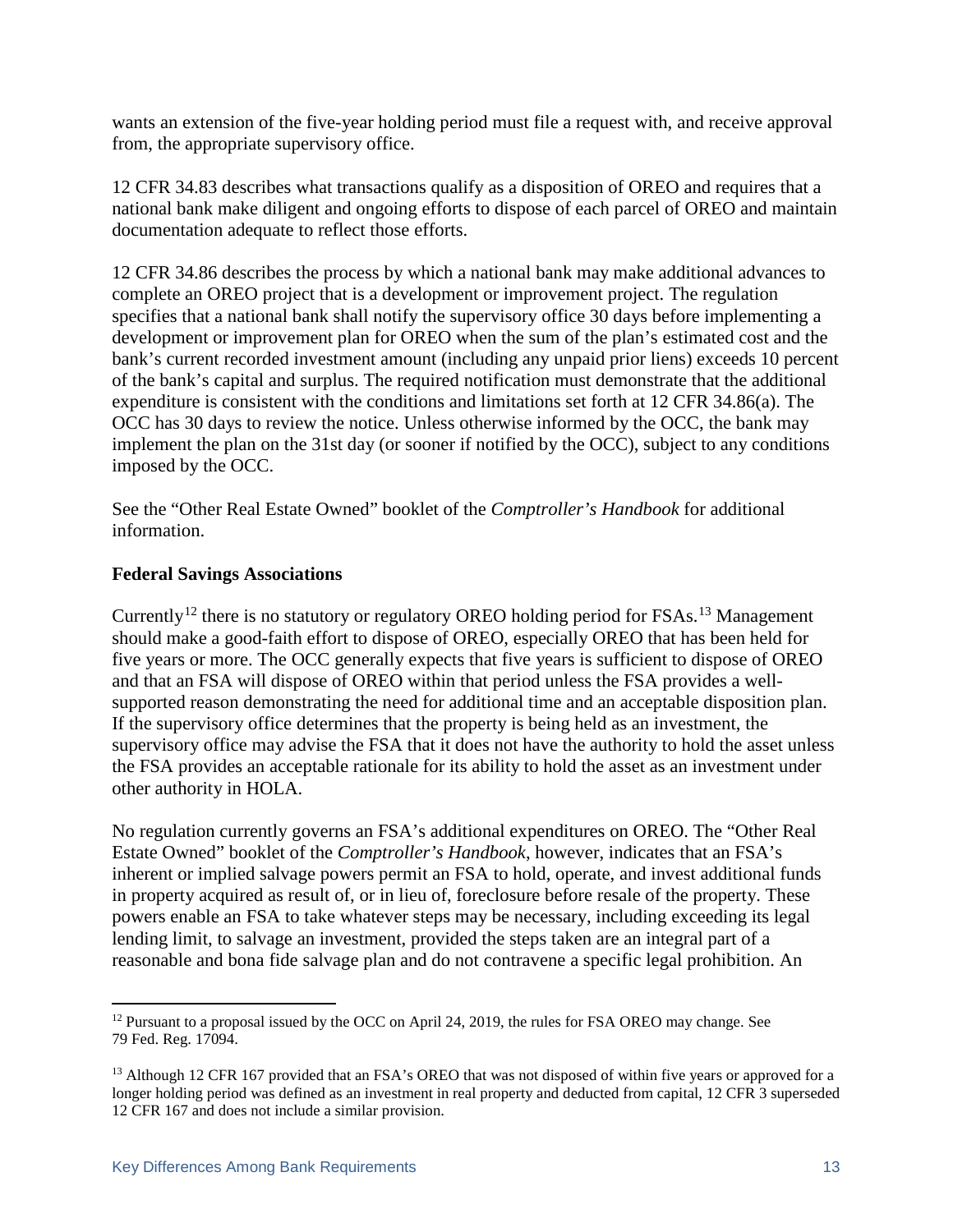FSA that intends to make a salvage powers investment in excess of its lending limit must file a request with, and receive no objection from, its OCC supervisory office. The supervisory office will take into consideration the risks posed by a proposed salvage plan, an FSA's past history of salvage operations, and the financial condition of the FSA and its ability to undertake the risks attendant to salvage operations. Furthermore, when reviewing a proposed salvage plan, the supervisory office will consider whether the plan meets the following criteria:

- Is it necessary to enable the FSA to salvage its existing investment?
- Is it necessary to protect the value of the foreclosed property (e.g., the additional investments will result in a more marketable property)?
- Is it in the best interest of the FSA?
- Will it reduce the risks associated with the foreclosed property?
- Is it for nonspeculative purposes?

See the "Other Real Estate Owned" booklet of the *Comptroller's Handbook* for additional information on salvage powers.

#### **Covered Savings Associations**

A covered savings association must comply with the national bank rules and requirements regarding OREO.

### <span id="page-15-0"></span>**Real Estate Development**

#### **National Banks**

National banks generally are not permitted to engage in real estate development (but see OCC precedent for full utilization of property acquired for bank premises or to recover the full value of OREO).

#### **Federal Savings Associations (12 USC 1464(t)(5); 12 CFR 5.59(f)(5) and (g))**

Subject to the limitations of 12 CFR 5.59(g), a service corporation of an FSA is permitted to hold real estate for investment and engage in real estate development. The term "real estate development" refers to the development of land or other real estate for sale or lease in which the related organization has an ownership (equity) interest or actively manages the property. OREO, repossessed assets, and real estate held for use by a savings association or its subsidiary are not included in the definition of real estate development.

An FSA's investment in (and loans to) a service corporation that engages in real estate development must be excluded from total assets and regulatory capital. (12 USC 1464(t)(5))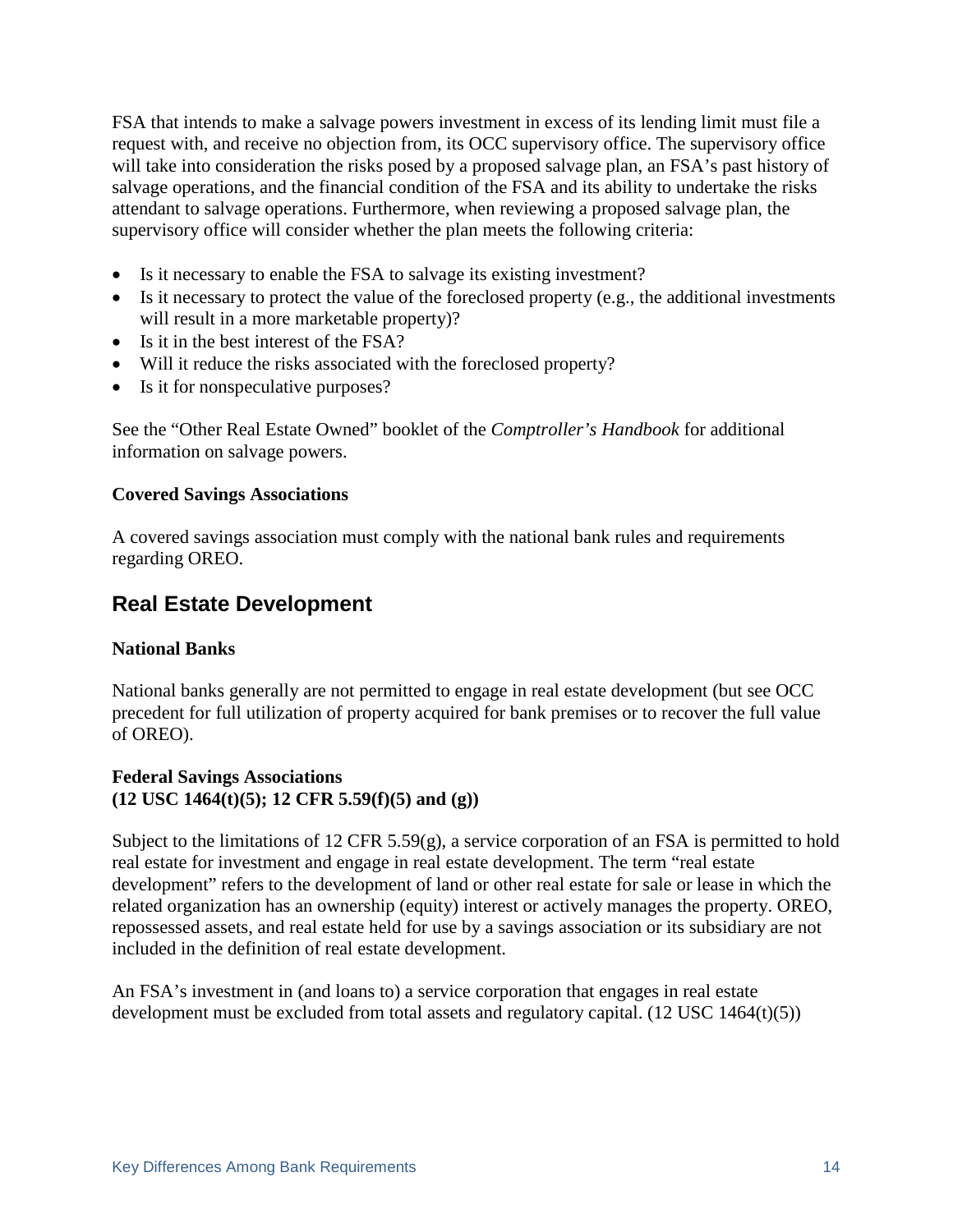#### **Covered Savings Associations**

A covered savings association must comply with any rules or limitations on real estate development applicable to national banks.

### <span id="page-16-0"></span>**Asset Classification**

#### **National Banks**

 $(12 \text{ CFR } 30, \text{ appendix A, II(G)})$ 

For national banks, the classification of problem assets and the adequacy of valuation allowances are governed by the safety and soundness standards in 12 CFR 30, appendix A, II(G). Depending on the circumstances, risk rating inaccuracies or an inadequate valuation allowance may be an unsafe or unsound practice.

#### **Federal Savings Associations (12 CFR 160.160)**

12 CFR 160.160 provides that each FSA must evaluate and classify its assets on a regular basis in a manner consistent with, or reconcilable to, the asset classification system used by the OCC. If examiners classify problem assets during an examination, the FSA must recognize such examiner classifications in subsequent reports to the OCC. Based on the evaluation and classification of its assets, each FSA shall establish adequate valuation allowance or charge-offs, as appropriate, consistent with generally accepted accounting principles (GAAP) and the practices of the federal banking agencies.

#### **Covered Savings Associations**

A covered savings association must comply with the requirements applicable to national banks.

### <span id="page-16-1"></span>**Authority to Pledge Assets to Secure Public or Private Deposits**

#### **National Banks (12 USC 90 and 92a; 25 USC 156 and 162a)**

National banks are prohibited from pledging assets to secure private deposits (*see Texas & Pacific Railway Co. v. Portorff*, 291 U.S. 245 (1934)), unless otherwise permitted by law (see, e.g., 12 USC 90 [for deposits of public funds]; 12 USC 92a [for trust funds]; and 25 USC 156 and 162a [for Native American funds]). (12 CFR 31, appendix A)

#### **Federal Savings Associations (12 USC 1464(b)(2) and 1464(n); 12 CFR 145.16)**

FSAs have statutory authority to give security; act as surety; and issue notes, bonds, debentures, other obligations, or other securities to the extent authorized by the OCC (12 USC 1464(b)(2)). An FSA may give bond or security for deposits of public monies or investments in the FSA by a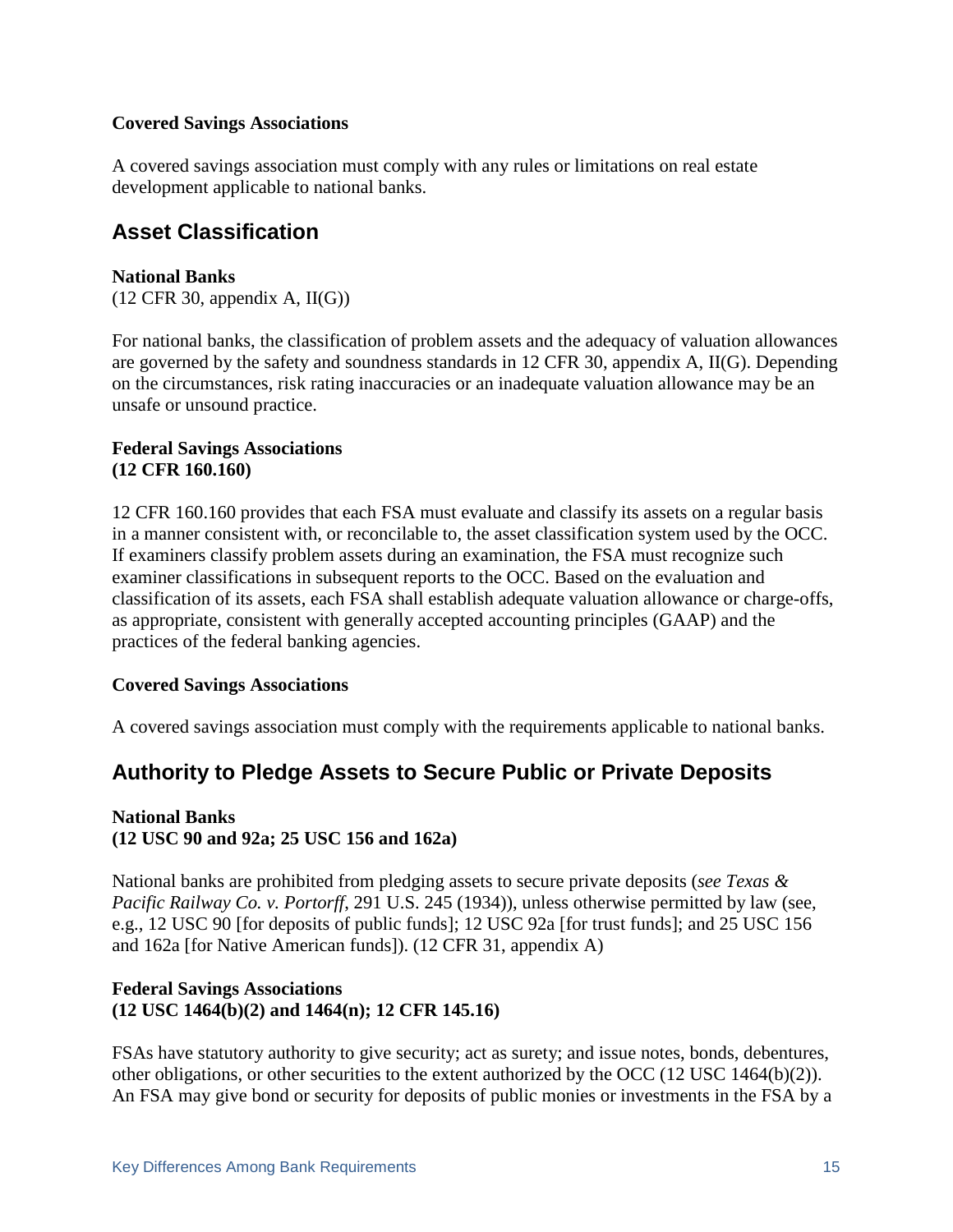governmental unit if required to do so by state law and, subject to certain conditions, may pledge collateral (12 CFR 145.16). FSAs have the authority to pledge assets to secure the deposits of public and private depositors (see, e.g., memorandum from OTS Chief Counsel (January 29, 1991)). In addition, 12 USC 1821(a)(2)(C) and 1464(n) recognize the authority of FSAs to give or pledge securities. Thus, FSAs may pledge assets to secure the deposits of both public and private depositors.

#### **Covered Savings Associations**

A covered savings association must comply with the requirements applicable to national banks regarding pledging security for deposits.

### <span id="page-17-0"></span>**Interest-Rate Risk Management Procedures**

#### **National Banks (12 CFR 30, appendix A, II(E))**

For national banks, interest-rate risk management issues are governed by the safety and soundness standards in 12 CFR 30, appendix A, II(E). Depending on the circumstances, weaknesses or deficiencies in interest-rate risk management procedures may be an unsafe or unsound practice.

#### **Federal Savings Associations (12 CFR 163.176)**

In addition to the safety and soundness standards in 12 CFR 30, appendix A, II(E), 12 CFR 163.176 provides that FSAs must take the following actions:

- The board of directors or a committee of the board must review the FSA's interest-rate risk exposure and devise a policy for the FSA's management of that risk.
- The board must adopt a formal policy for the management of interest-rate risk. FSA management must establish guidelines and procedures to ensure that the board's policy is successfully implemented.
- FSA management must periodically report to the board regarding implementation of the FSA's policy for interest-rate risk management and must make that information available upon request of the OCC.
- The board must review the results of operations at least quarterly and shall make such adjustments as it considers necessary and appropriate to the policy for interest-rate risk management, including adjustments to the authorized acceptable level of interest-rate risk.

#### **Covered Savings Associations**

A covered savings association must comply with the requirements applicable to national banks.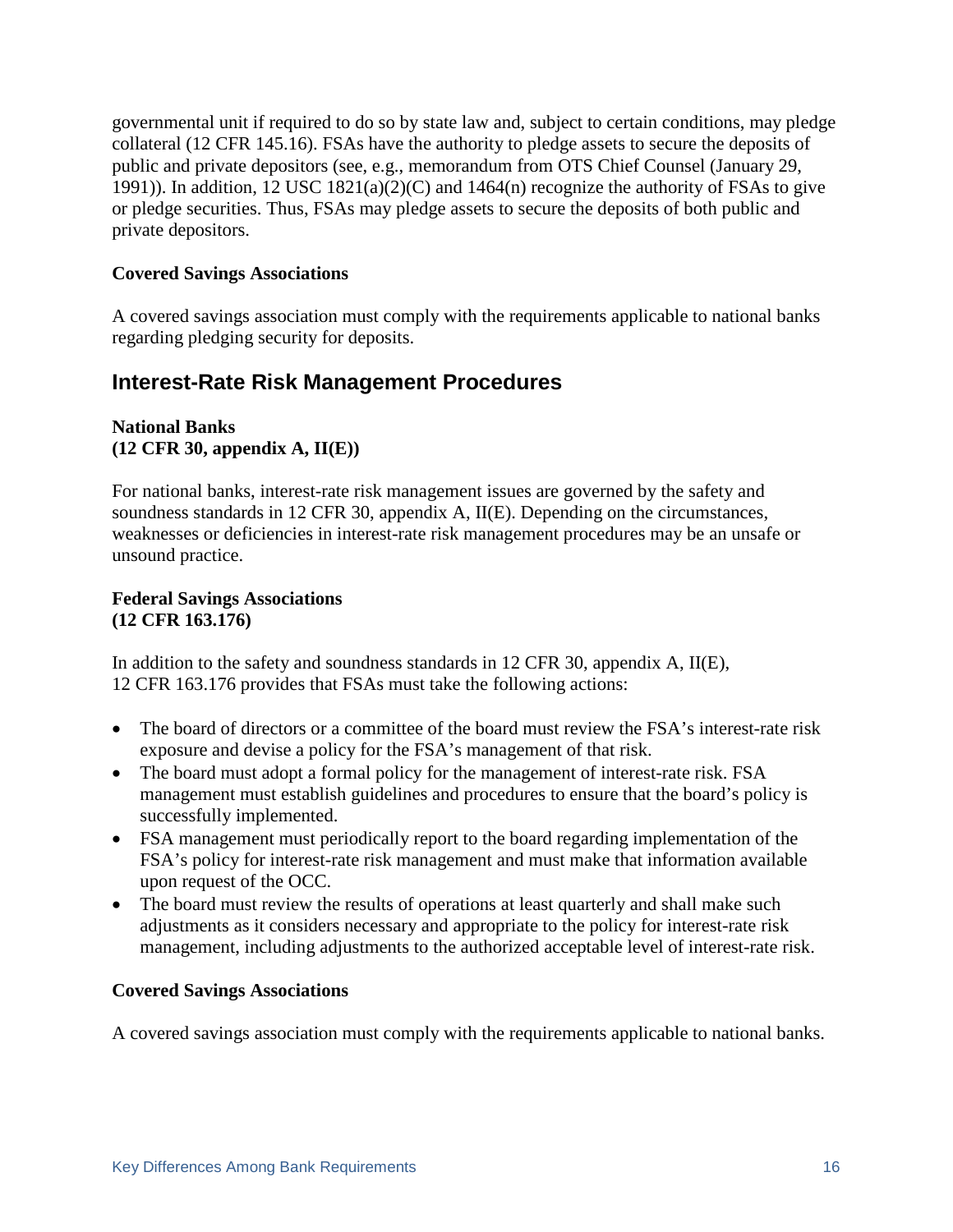### <span id="page-18-0"></span>**Federal Reserve System/Federal Home Loan Bank Membership**

#### **National Banks (12 USC 222 and 1424(a))**

12 USC 222 requires national banks to be Federal Reserve System member banks. National banks may be members of the appropriate Federal Home Loan Banks. (12 USC 1424(a))

#### **Federal Savings Associations (12 USC 221 et seq., 1424, and 1464(f))**

An FSA cannot be a member bank of the Federal Reserve System. FSAs nevertheless have access to nearly all Federal Reserve Bank services, including, for example, access to the discount window, use of the Federal Reserve Bank for the transfer of funds, and participation in Federal Reserve Bank check clearing and collection facilities. (12 USC 221 et seq.)

FSAs may be members of the appropriate Federal Home Loan Banks. (12 USC 1464(f) and  $1424(a)$ 

#### **Covered Savings Associations**

A covered savings association may be a member of the appropriate Federal Home Loan Bank. A covered savings association should check with the Federal Reserve Board for information on membership in the Federal Reserve System.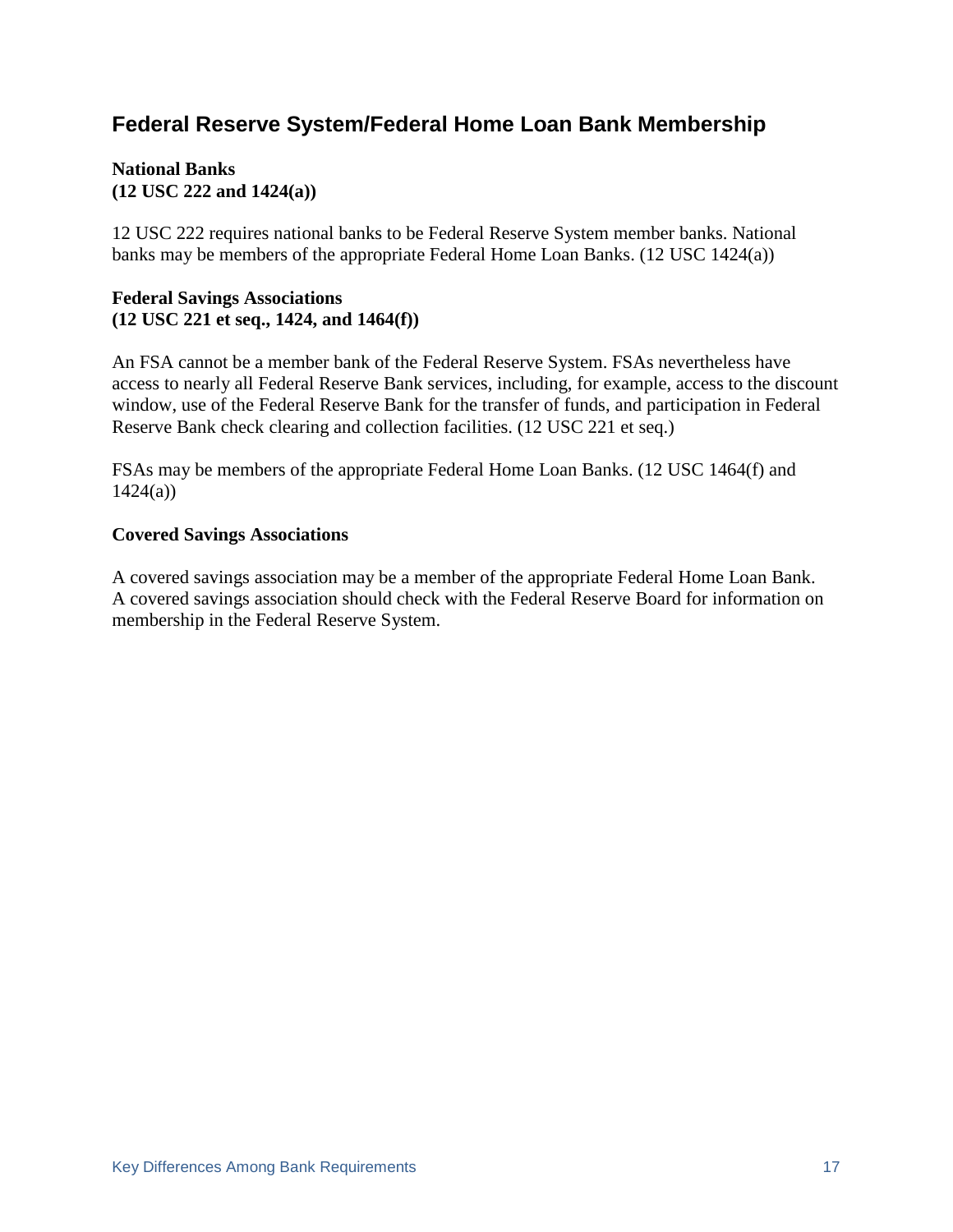## <span id="page-19-0"></span>**II. Insider Issues**

### <span id="page-19-1"></span>**Extensions of Credit to Insiders and Transactions With Affiliates (Regulation O and Regulation W) (12 USC 371c, 371c-1, 375a, and 375b; 12 CFR 31, 215, and 223)**

National banks, FSAs, and their insiders are subject to the insider lending restrictions and reporting requirements of 12 USC 375a and 375b, and 12 CFR 215 (Regulation O).<sup>[14](#page-19-3)</sup> (12 CFR 31.2)

Both national banks and FSAs are subject to the affiliate transaction requirements of 12 USC 371c and 371c-1 and 12 CFR 223 (Regulation W) (12 CFR 31.3). [15](#page-19-4) In addition, FSAs are subject to the following additional restrictions when engaging in transactions with affiliates:

- An FSA is prohibited from making a loan or extension of credit to an affiliate, unless the affiliate is engaged only in activities that the Federal Reserve Board, by regulation, has determined to be permissible for bank holding companies under 12 USC 1843(c); and
- An FSA is prohibited from purchasing or investing in securities issued by an affiliate, other than with respect to shares of a subsidiary.  $(12 \text{ USC } 1468(a)(1)$  and  $12 \text{ CFR } 223.72(c))$

#### **Covered Savings Associations**

A covered savings association must comply with Regulations O and W but should check with the Federal Reserve Board for the application of charter-specific provisions of the rules.

### <span id="page-19-2"></span>**Employment Contracts**

#### **National Banks**

At national banks, employment contract issues are governed by the safety and soundness standards of 12 USC 1818 and 12 CFR 30; the prohibition on unsafe and unsound compensation in appendix A to 12 CFR 30; and the prompt corrective action restrictions on compensation to senior executive officers in 12 CFR 6.6(a)(3). Depending on the circumstances, the provisions of an employment contract may be an unsafe or unsound practice.

#### **Federal Savings Associations (12 CFR 163.39)**

12 CFR 163.39(a) provides that an FSA may enter into an employment contract with its officers and other employees only in accordance with the regulation's requirements. Specifically, all

<span id="page-19-3"></span><sup>&</sup>lt;sup>14</sup> See 12 USC 1468(b), which provides that 12 USC 375a and 375b shall apply to every savings association in the same manner and to the same extent as if the savings association were a member bank.

<span id="page-19-4"></span><sup>&</sup>lt;sup>15</sup> See 12 USC 1468(a), which generally provides that 12 USC 371c and 371c-1 shall apply to every savings association in the same manner and to the same extent as if the savings association were a member bank, but adds the two additional restrictions listed in the main text.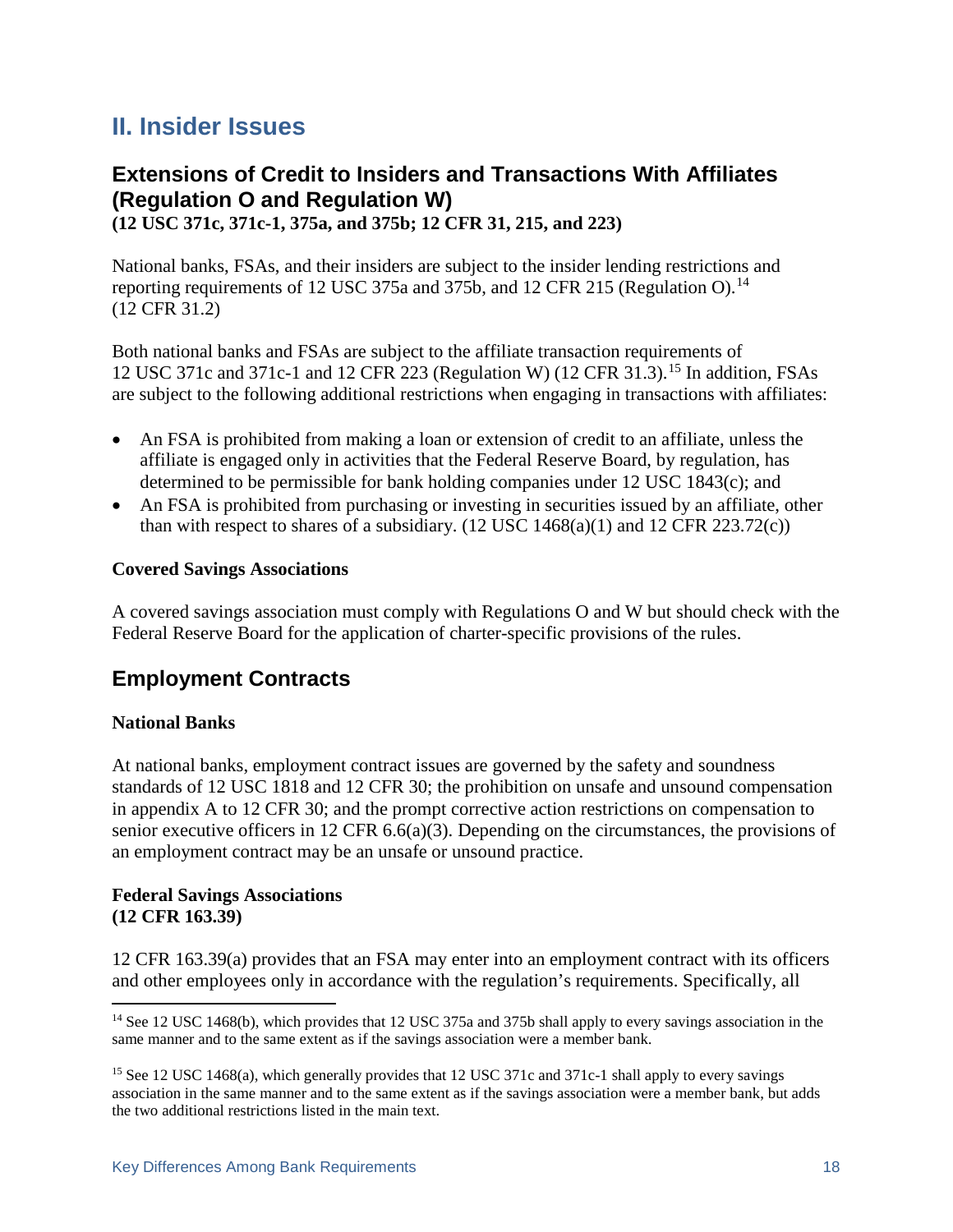employment contracts must be in writing and approved by the board of directors. An FSA may not enter into an employment contract with any of its officers or other employees if such contract would constitute an unsafe or unsound practice. The making of such an employment contract would be an unsafe or unsound practice if such contract could lead to material financial loss or damage to the FSA or could interfere materially with the exercise by the members of its board of directors of their duty or discretion provided by law, charter, bylaw, or regulation as to the employment or termination of employment of an officer or employee of the FSA. This may occur, depending upon the circumstances of the case, where an employment contract provides for an excessive term.

See 12 CFR 163.39(b) for list of required provisions that each employment contract must contain.

FSA employment contracts also are governed by the safety and soundness standards of 12 USC 1818 and 12 CFR 30; the prohibition on unsafe and unsound compensation in appendix A to 12 CFR 30; and the prompt corrective action restrictions on compensation to senior executive officers in 12 CFR 6.6(a)(3).

#### **Covered Savings Associations**

A covered savings association must comply with the requirements applicable to national banks.

### <span id="page-20-0"></span>**Conflicts of Interest**

#### **National Banks**

National bank directors and officers are not subject to a general regulation regarding conflicts of interest. They do, however, owe a common law fiduciary duty of loyalty to the bank. The duty of loyalty requires directors and management to act in the best interest of the bank and to ensure that insiders do not abuse their positions by benefiting personally at the bank's expense. In general, a conflict of interest exists when the personal or business interests of insiders are inconsistent with the continued safe and sound operation of the bank or with a business opportunity of the institution. Insiders should avoid placing themselves in a position that creates a conflict of interest or the appearance of a conflict of interest. Management and members of the board must fully disclose any personal interest that they have in matters affecting the bank and must ensure that these business and personal relationships with the bank are always at arm's length. Disinterested directors should approve transactions involving the interests of other affiliated parties, and the interested party should abstain from voting and deliberating on any matter involving their own interest. See the "Insider Activities" booklet of the *Comptroller's Handbook* and *The Director's Book.*

National banks that are authorized to exercise fiduciary powers pursuant to 12 USC 92a are subject to limitations on conflicts of interest contained in 12 CFR 9.12.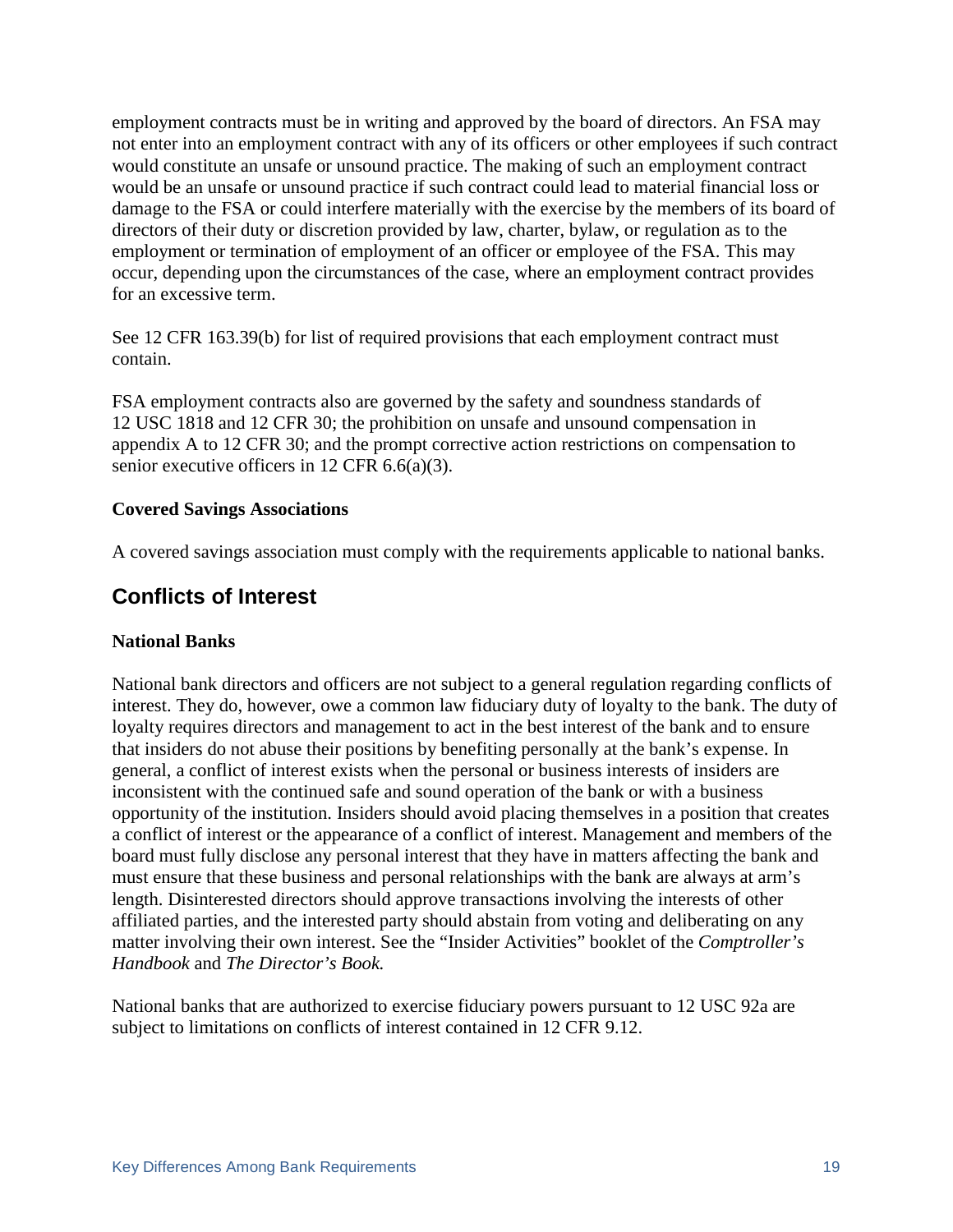#### **Federal Savings Associations (12 CFR 163.200)**

In addition to the common law fiduciary duty of loyalty (discussed in the section for national banks), FSAs are subject to a regulation governing conflicts of interest, 12 CFR 163.200. Pursuant to this rule, directors, officers, and employees of an FSA, as well as individuals who have the power to direct its management or policies or otherwise owe a fiduciary duty to the FSA

- must not advance their own personal or business interests, or those of others with whom they have a personal or business relationship, at the expense of the FSA; and
- must, if they have an interest in a matter or transaction before the board of directors,
	- − disclose to the board all material nonprivileged information relevant to the board's decision on the matter or transaction, including the existence, nature, and extent of the person's interest and the facts known to the person as to the matter or transaction under consideration;
	- − refrain from participating in the board's discussion of the matter or transaction; and
	- − recuse themselves from voting on the matter or transaction (if the person is a director).

Furthermore, FSAs that are authorized to exercise fiduciary powers pursuant to 12 USC 1464(n) are subject to limitations on conflicts of interest contained in 12 CFR 150.330–150.370.

#### **Covered Savings Associations**

A covered savings association is required to comply with the rules applicable to FSAs, including the common law duty of loyalty to the institution.

### <span id="page-21-0"></span>**Usurpation of Corporate Opportunity**

#### **National Banks**

Although national bank directors and officers are not subject to a regulation regarding usurpation of corporate opportunity, they do owe a fiduciary duty of loyalty to the bank (see the "Conflicts of Interest" discussion). Furthermore, the "usurpation of corporate opportunity" doctrine, a part of the duty of loyalty, prevents insiders from improperly taking business opportunities away from the bank. See the "Insider Activities" booklet of the *Comptroller's Handbook* and *The Director's Book*.

#### **Federal Savings Associations (12 CFR 163.201)**

Pursuant to 12 CFR 163.201, FSA directors, officers, or individuals who have the power to direct the management or policies or otherwise owe a fiduciary duty to the FSA must not take advantage of corporate opportunities belonging to the FSA. A corporate opportunity belongs to the FSA if

• the opportunity is within the corporate powers of the FSA or a subsidiary of the FSA; and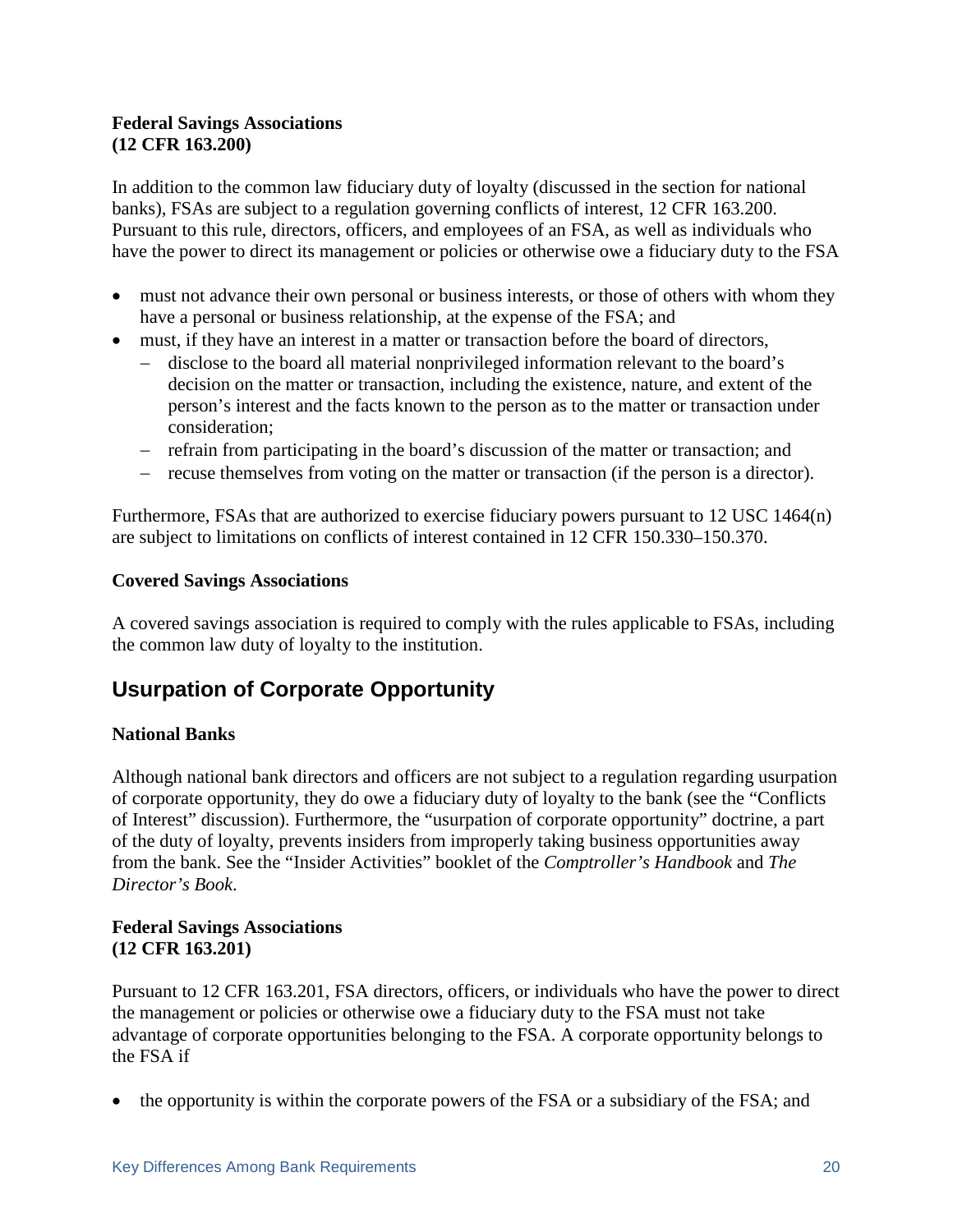• the opportunity is of present or potential practical advantage to the FSA, either directly or through its subsidiary.

The OCC will not deem an individual to have taken advantage of a corporate opportunity belonging to the FSA if a disinterested and independent majority of the FSA's board of directors, after receiving a full and fair presentation of the matter, rejected the opportunity as a matter of sound business judgment.

In addition to complying with 12 CFR 163.201, FSA directors and officers also owe a common law fiduciary duty of loyalty to the FSA. See the national bank section of the "Conflicts of Interest" discussion for an explanation of common law fiduciary duty of loyalty. See also the "Insider Activities" booklet of the *Comptroller's Handbook* and *The Director's Book*.

#### **Covered Savings Associations**

A covered savings association is required to comply with rules applicable to FSAs, including the common law duty of loyalty to the institution.

### <span id="page-22-0"></span>**Loan Procurement Fees**

#### **National Banks**

National banks are not subject to a regulation regarding loan procurement fees. Depending on the circumstances, the payment of a procurement fee to a national bank director or officer could be an unsafe or unsound practice or a breach of fiduciary duty.

#### **Federal Savings Associations (12 CFR 160.130)**

Pursuant to 12 CFR 160.130, FSA directors, officers, or other persons having the power to direct the management or policies of an FSA must not receive, directly or indirectly, any commission, fee, or other compensation in connection with the procurement of any loan made by the FSA or a subsidiary of the FSA.

#### **Covered Savings Associations**

A covered savings association is required to comply with the rule applicable to FSAs.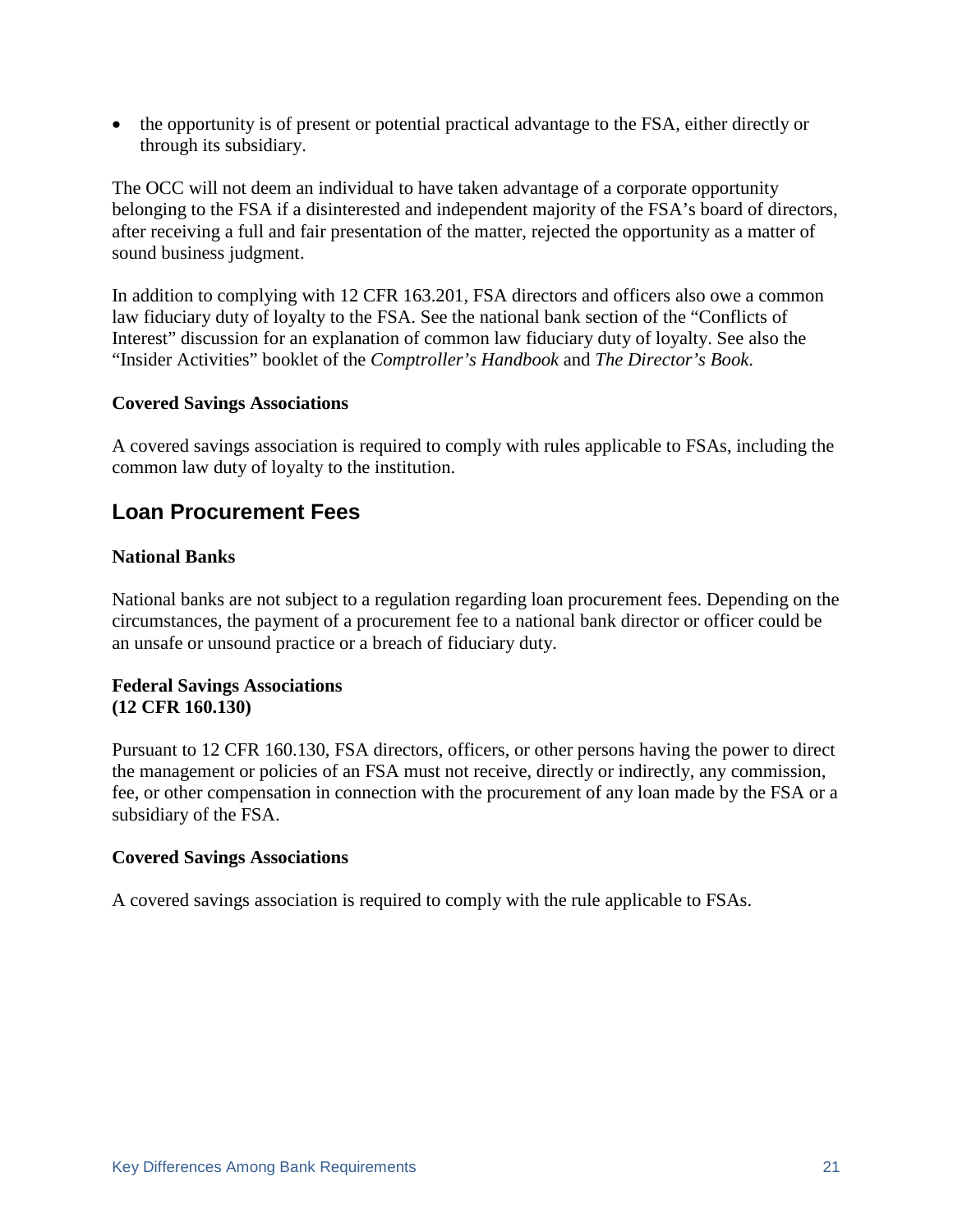## <span id="page-23-0"></span>**III. Corporate Governance Issues**

### <span id="page-23-1"></span>**Indemnification**

For administrative proceedings or civil actions initiated by a federal banking agency, national banks and FSAs are subject to the same rule; they may make or agree to make reasonable indemnification payments to an institution-affiliated party  $(IAP)^{16}$  $(IAP)^{16}$  $(IAP)^{16}$  only if such payments are consistent with the requirements of 12 CFR 359.5.<sup>[17](#page-23-3)</sup>

As discussed below, however, there are differences in the rules for national banks and FSAs regarding indemnification payments for other types of actions.

#### **National Banks (12 CFR 7.2014)**

For administrative proceedings or civil actions not initiated by a federal banking agency, 12 CFR 7.2014 provides that a national bank may indemnify an IAP for damages and expenses in accordance with the law of the state in which the bank's main office is located, the law of the state where the bank's holding company is incorporated, or the relevant provisions of the Model Business Corporation Act or Delaware General Corporation Law, provided the payments are consistent with safe and sound banking practices. A national bank must designate in its bylaws the body of law selected for making the indemnification payments. A national bank is not required to obtain OCC non-objection for these indemnification payments.

#### **Federal Savings Associations (12 CFR 145.121)**

For actions not initiated by a federal banking agency, 12 CFR 145.121 provides that an FSA must indemnify any person against whom an action is brought or threatened because that person is or was a director, officer, or employee of the  $FSA^{18}$  $FSA^{18}$  $FSA^{18}$  for (1) any amount for which that person becomes liable under a judgment and (2) reasonable costs and expenses.

<span id="page-23-2"></span><sup>&</sup>lt;sup>16</sup> "IAP" is defined to include (1) a director, officer, employee, or controlling stockholder of, or agent for, a bank; (2) any other person who has filed or is required to file a change-in control notice; (3) any shareholder, joint venture partner, and any other person who participates in the conduct of the affairs of the bank; and (4) any independent contractor who knowingly or recklessly participates in certain actions. See 12 USC 1813(u) for additional details.

<span id="page-23-3"></span> $17$  Generally, this regulation provides that an insured depository institution may make or agree to make reasonable indemnification payments to an officer, director, or employee if (1) the board of directors, in good faith, determines in writing that the person in question acted in good faith and in a manner he/she believed to be in the best interests of the institution; (2) the board of directors, in good faith, determines in writing that the payment of such expenses will not materially adversely affect the institution's safety and soundness; (3) the indemnification payments do not constitute "prohibited indemnification payments" under 12 CFR 359.1(l); and (4) the person agrees in writing to reimburse the institution, to the extent not covered by payments from insurance or bonds, for that portion of the advanced indemnification payments that subsequently become prohibited pursuant to 12 CFR 359.1(l). See 12 CFR 359.5 for additional details.

<span id="page-23-4"></span><sup>&</sup>lt;sup>18</sup> Note that 12 CFR 145.121 applies only to officers, directors, and employees, and not to all IAPs.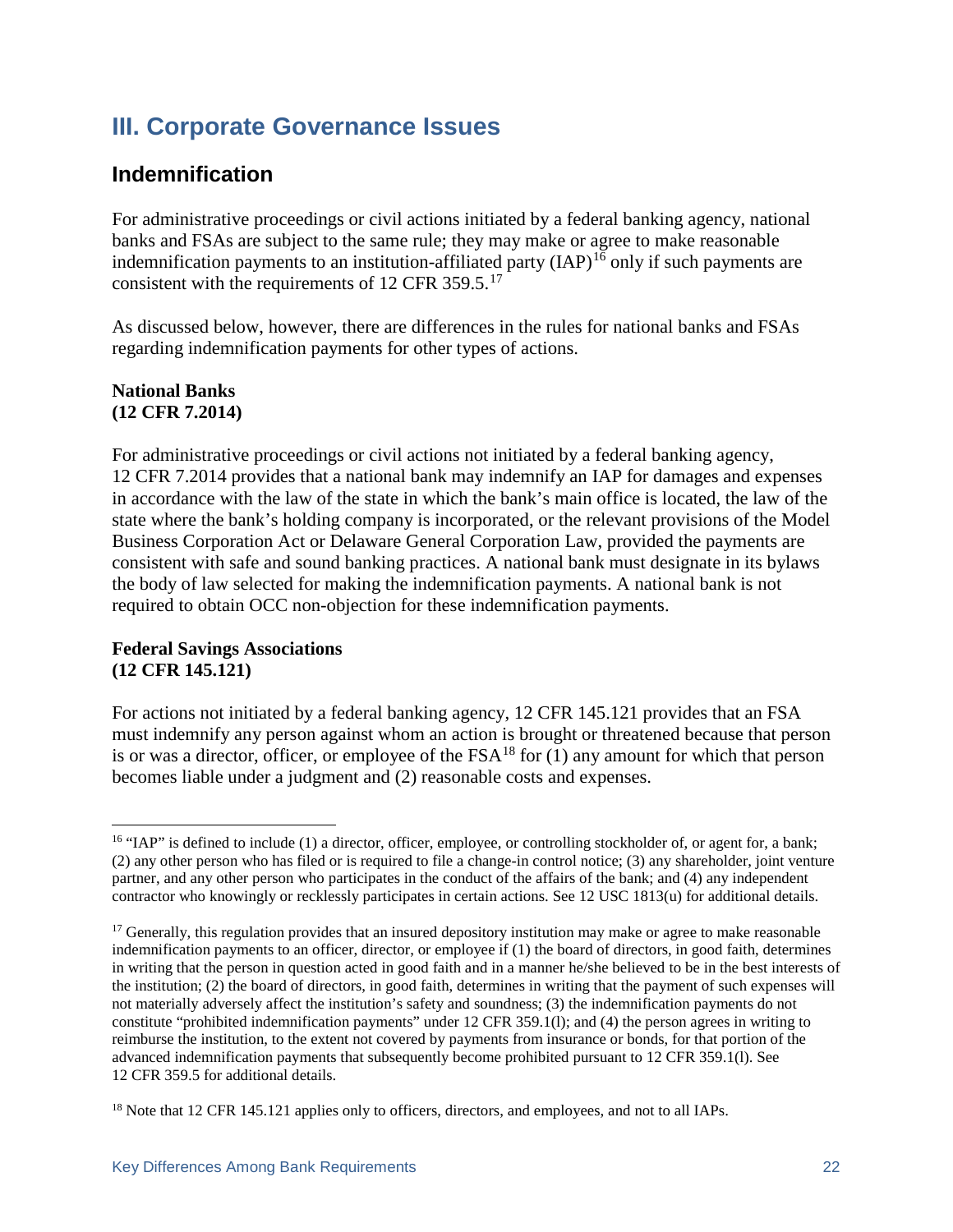In all cases of indemnification other than a final judgment on the merits in his or her favor, a majority of the disinterested directors must determine that the individual was acting in good faith within the scope of his or her employment or authority as he or she could reasonably have perceived it under the circumstances and for a purpose he or she could reasonably have believed under the circumstances was in the best interests of the association or its members.

In all cases, however, the FSA must give its supervisory office at least 60 days' notice of its intention to make such indemnification. (See 12 CFR 145.121(c) for information that should be included in the notice.) The FSA may not pay the indemnification if the OCC objects to the payment, in writing, within the notice period.<sup>[19](#page-24-1)</sup>

#### **Covered Savings Associations**

A covered savings association must comply with the rules applicable to FSAs.

### <span id="page-24-0"></span>**Board Composition Requirements**

#### **National Banks (12 USC 71a, 72, and 76; 12 CFR 7.2012)**

Statutory requirements govern the number of directors of a national bank. The board must have at least five but not more than 25 members. The Comptroller may permit more than 25 members by order or regulation. (12 USC 71a)

In addition, the president (but not the chief executive officer) of the bank must be a member of the board. The board may elect a director other than the president to be chairman of the board. (12 USC 76 and 12 CFR 7.2012)

Each director, during his or her whole term of service, must be a U.S. citizen, and a majority of directors must have resided in the state, territory, or district in which the bank is located, or within 100 miles of that location, for at least one year immediately preceding their election and during their service. The Comptroller may waive the residency requirement and the citizenship requirement for a minority of directors. (12 USC 72)

#### **Federal Savings Associations (12 CFR 5.21(e) and (j)(2)(viii), 5.22(l)(2), and 163.33)**

An FSA must have at least five but not more than 15 directors, unless the OCC approves a smaller or larger number of directors. The FSA's bylaws must state a specific number of directors, not a range. (12 CFR 5.21(e) [Federal Mutual Charter Section 7] and  $5.21(i)(2)(viii)$ for mutual FSAs and 12 CFR 5.22(l)(2) for stock FSAs)

<span id="page-24-1"></span><sup>&</sup>lt;sup>19</sup> The OCC notes that an FSA that had a bylaw in effect relating to indemnification of its personnel before the 1969 implementation date of the indemnification regulation is governed solely by that bylaw.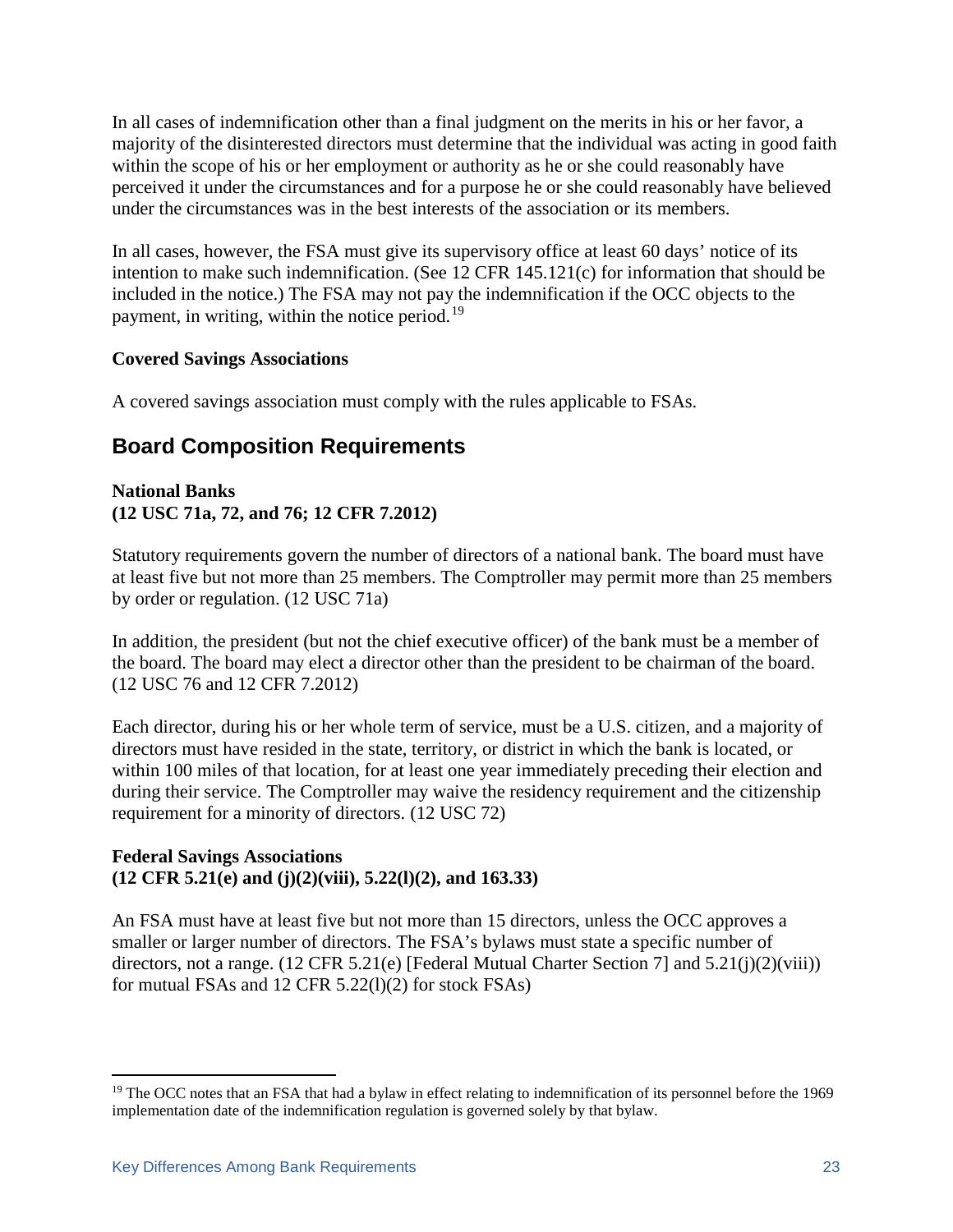12 CFR 163.33 requires that the board of directors of an FSA be composed as follows:

- A majority of the directors must not be salaried officers or employees of the FSA or of any subsidiary.
- Not more than two directors may be members of the same immediate family.
- Not more than one director may be an attorney with a particular law firm.

An FSA's board of directors is not subject to citizenship and residence requirements.

#### **Covered Savings Associations**

A covered savings association must comply with the requirements applicable to FSAs.

### <span id="page-25-0"></span>**Qualifying Shares or Membership**

#### **National Banks (12 USC 72; 12 CFR 7.2005)**

A national bank director must own a qualifying equity interest in a national bank or a company that has control of a national bank. The director must own the qualifying equity interest in his or her own right and meet a certain minimum threshold ownership. See 12 CFR 7.2005 for the types of ownership that satisfy these requirements.

#### **Federal Savings Associations (12 CFR 5.22(l)(1) [stock FSAs] and 5.21(j)(2)(viii) [mutual FSAs])**

A director of a stock FSA need not be a stockholder of the FSA unless the bylaws so require. A director of a mutual FSA must be a member of the FSA.

#### **Covered Savings Associations**

A covered savings association must comply with the requirements applicable to FSAs.

### <span id="page-25-1"></span>**Corporate Title**

#### **National Banks (12 USC 21a and 22, and 18 USC 709; 12 CFR 5.20(f)(2)(i)(F) and 5.42)**

A national bank may not have a title that misrepresents the nature of the institution or the services it offers and must comply with applicable laws, including 18 USC 709, regarding false advertising and the misuse of a name to indicate a federal agency. The title of a national bank must include the word "national." (12 USC 22, and 12 CFR  $5.20(f)(2)(i)$ (F) and  $5.42$ .)

A national bank shall promptly notify the appropriate OCC licensing office if it changes its corporate title. A national bank whose corporate title is specified in its articles of association must amend its articles in accordance with 12 USC 21a. (12 CFR 5.42(d))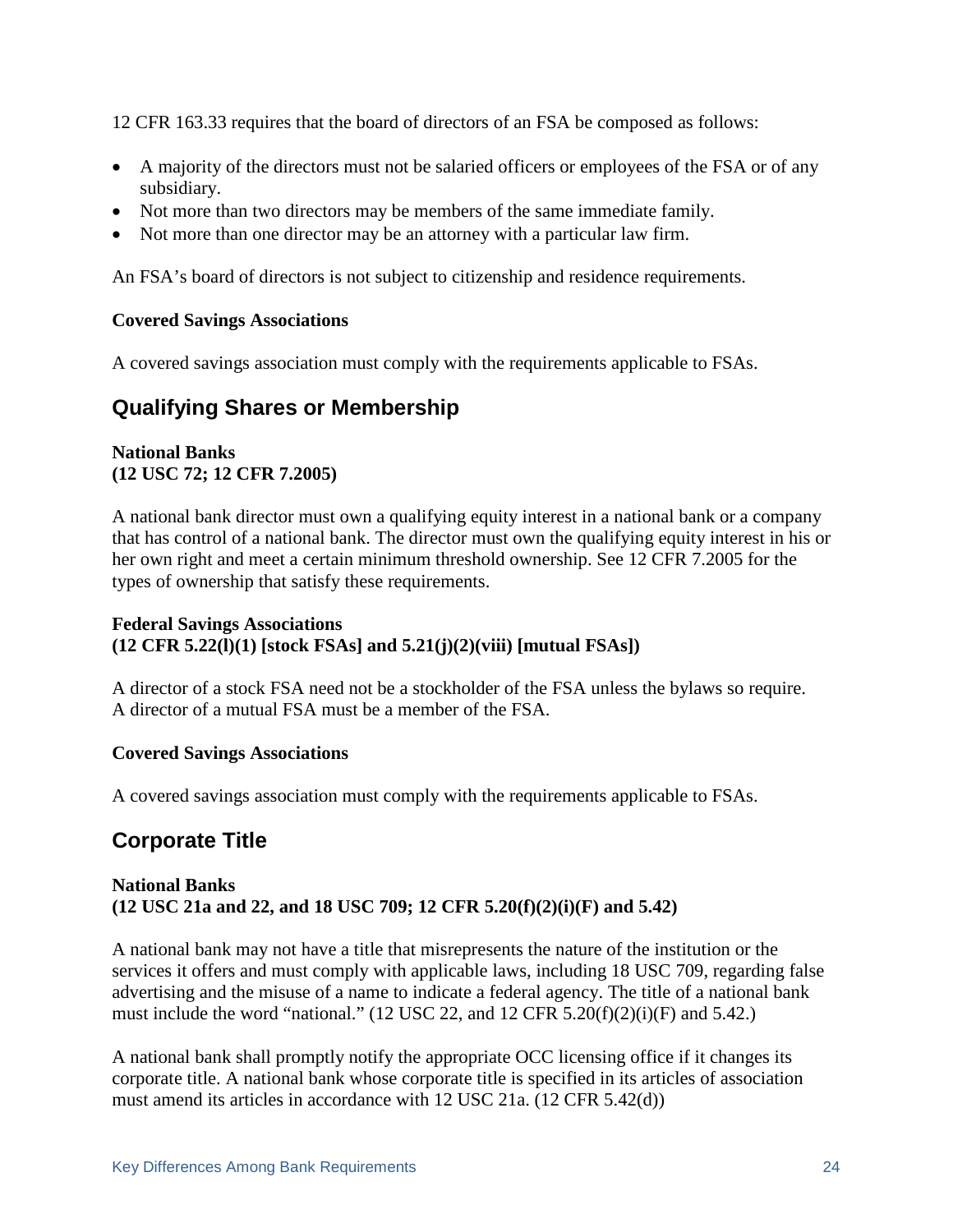#### **Federal Savings Associations (18 USC 709; 12 CFR 5.42)**

The title of an FSA must comply with applicable laws, including 18 USC 709, regarding false advertising and the misuse of name to indicate a federal agency. There is no requirement that the title of an FSA include the word "federal." An FSA must promptly notify the appropriate OCC licensing office if it changes its corporate title. An FSA must change its title by amending its charter in accordance with 12 CFR 5.21 (mutual FSAs) or 12 CFR 5.22 (stock FSAs). (12 CFR 5.42)

#### **Covered Savings Associations**

A covered savings association must comply with the requirements applicable to FSAs.

### <span id="page-26-0"></span>**Mutual Charter**

#### **National Banks**

National banks may not be organized in mutual form nor have a mutual charter.

#### **Federal Savings Associations (12 USC 1464; 12 CFR 5.21 and 144)**

FSAs may be organized in mutual form. A federal mutual savings association does not issue capital stock and, therefore, has no shareholders. Federal mutual savings associations build capital almost exclusively through retained earnings. Holders of the federal mutual savings association's savings, demand, and other authorized accounts are "members" of the mutual savings association. The federal mutual charter grants certain rights to mutual members. (12 CFR 5.21)

Traditionally, federal mutual savings associations have been small, community- and consumerfocused institutions. They are required to comply with all rules and regulations that are applicable to stock FSAs, including capital requirements, compliance requirements, and restrictions on lending and investments, but they are very limited in their ability to raise capital without converting to stock form.

#### **Covered Savings Associations**

A federal mutual savings association may elect to be a covered savings association.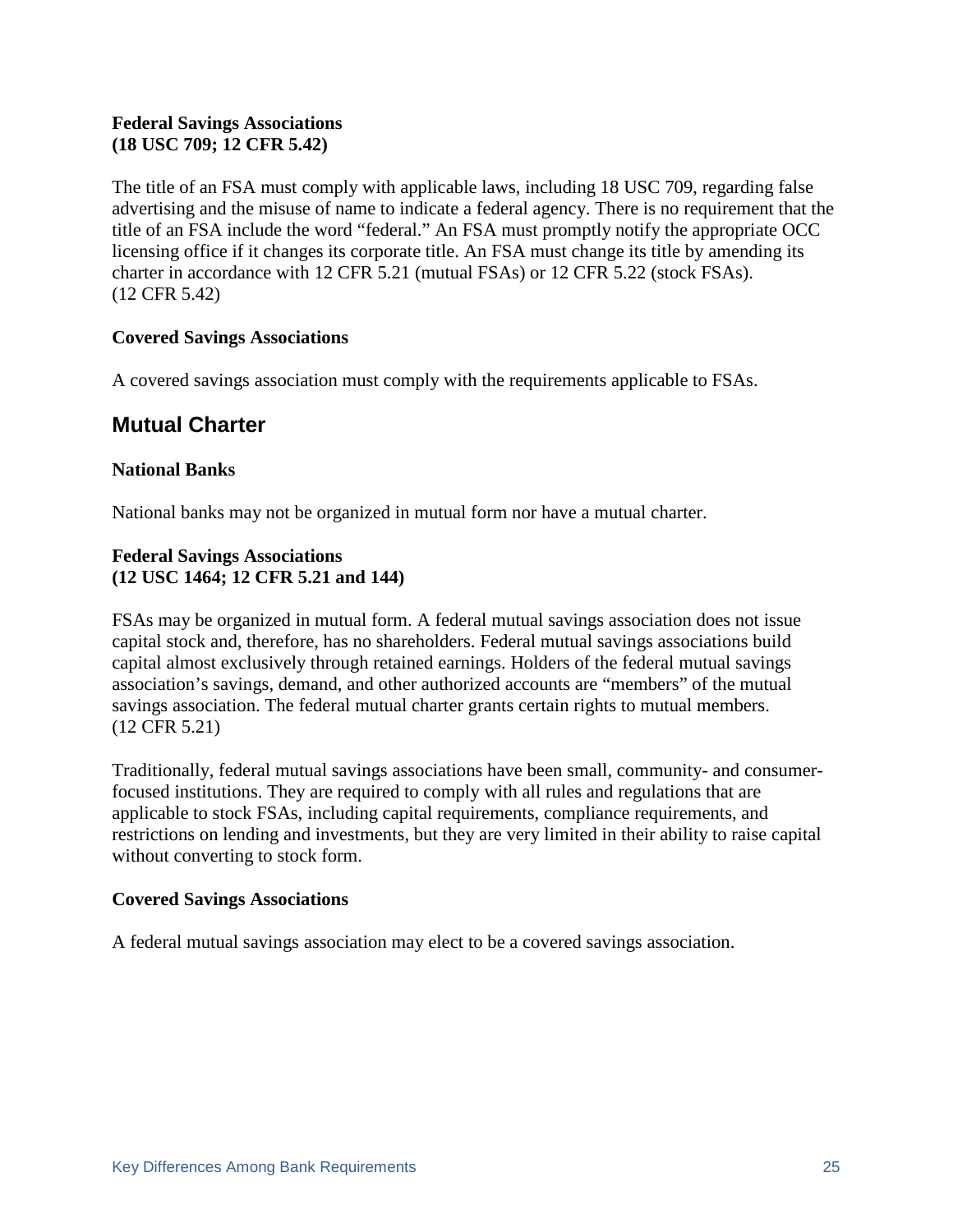## <span id="page-27-0"></span>**IV. Subsidiaries and Non-Controlling Investments**

National banks are authorized to invest in operating subsidiaries, bank service companies, financial subsidiaries, and non-controlling investments. FSAs are authorized to invest in operating subsidiaries, bank service companies, service corporations, and pass-through investments. Because there are differences in the activities that national banks and FSAs may engage in directly, the permissible activities of their subsidiaries may also differ.<sup>[20](#page-27-2)</sup>

### <span id="page-27-1"></span>**Operating Subsidiaries**

#### **National Banks (12 CFR 5.34)**

A national bank operating subsidiary may engage in activities that are permissible for a national bank to engage in directly either as part of, or incidental to, the business of banking, as determined by the OCC or otherwise under other statutory authority. An operating subsidiary in which a national bank may invest includes a corporation, limited liability company (LLC), limited partnership, or similar entity if

- the bank has the ability to control the management and operations of the subsidiary, and no other person or entity exercises effective operating control over the subsidiary or has the ability to influence the subsidiary's operations to an extent greater than that of the bank;
- the parent bank owns and controls more than 50 percent of the voting (or similar type of controlling) interest of the operating subsidiary, or the parent bank otherwise controls the operating subsidiary and no other party controls a percentage of the voting (or similar type of controlling) interest of the operating subsidiary greater than the bank's interest; and
- the operating subsidiary is consolidated with the bank under GAAP.

#### **Federal Savings Associations [\(12 CFR 5.38\)](http://ecfr.gpoaccess.gov/cgi/t/text/text-idx?c=ecfr&sid=842d49e646a60c087448840695722cf6&rgn=div5&view=text&node=12:1.0.1.1.72&idno=12)**

An FSA operating subsidiary may engage in any activity that the FSA may conduct directly. An operating subsidiary in which an FSA may invest includes a corporation, LLC, limited partnership, or similar entity if

- the FSA has the ability to control the management and operations of the subsidiary, and no other person or entity exercises effective operating control over the subsidiary or has the ability to influence the subsidiary's operations to an extent greater than that of the FSA;
- the parent FSA owns and controls more than 50 percent of the voting (or similar type of controlling) interest of the operating subsidiary, or the parent FSA otherwise controls the operating subsidiary and no other party controls a percentage of the voting (or similar type of controlling) interest of the operating subsidiary greater than the FSA's interest; and
- the operating subsidiary is consolidated with the FSA under GAAP.

<span id="page-27-2"></span> $^{20}$  It is possible that a national bank and an FSA investing in the same company may have different filing requirements with the OCC, depending on the authority used for the investment.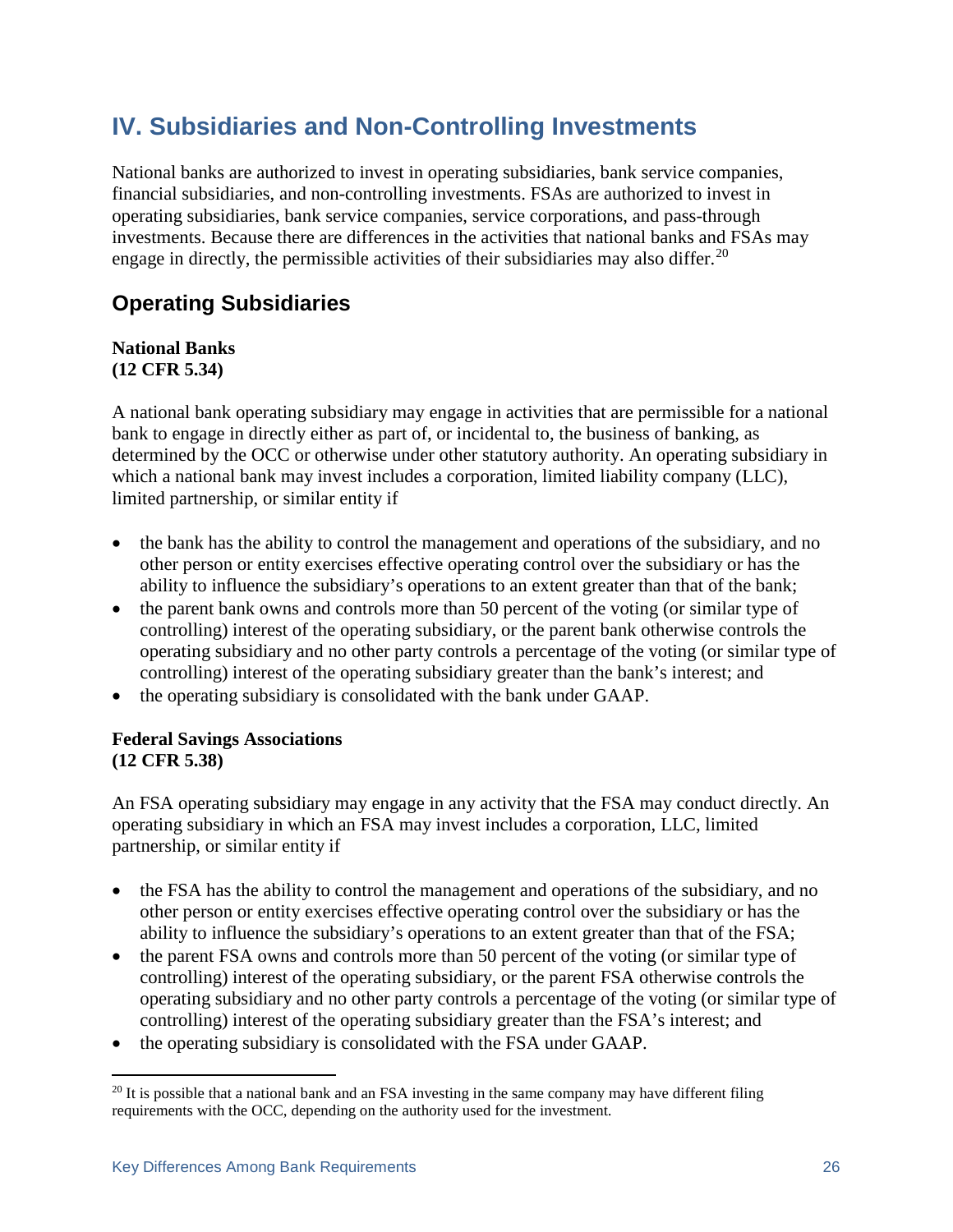The FSA and its operating subsidiary are generally consolidated and treated as a unit for statutory and regulatory purposes.

#### **Covered Savings Associations**

A covered savings association must comply with the rules and requirements applicable to national banks.

### <span id="page-28-0"></span>**Bank Service Companies**

#### **National Banks and Federal Savings Associations (12 USC 1464(c)(4)(B) and 1861 et seq.; 12 CFR 5.35)**

National banks and FSAs are both authorized to invest in bank service companies under the Bank Service Company Act, 12 USC 1861 et seq.

- A bank service company is any corporation or LLC organized to provide services authorized by the Bank Service Company Act.
	- − If the bank service company is a corporation, all of the capital stock must be owned by one or more insured depository institutions.
	- − If the bank service company is an LLC, all of the members of the LLC must be one or more insured depository institutions.
- A national bank or FSA may invest in a bank service company that conducts activities described in 12 CFR 5.35(f)(3) and (f)(4) and activities (other than taking deposits) permissible for the national bank or FSA and other insured depository institution shareholders or members of the bank service company.<sup>[21](#page-28-1)</sup>
- Notwithstanding any other limitation, other than the limitation on the amount of investment by an FSA in 12 USC 1464(c)(4)(B), a national bank or FSA may not invest more than 10 percent of its capital and surplus in a bank service company. In addition, a national bank's or FSA's total investments in all bank service companies may not exceed 5 percent of the bank's or FSA's total assets. (12 USC 1862)

A national bank or FSA that wants to invest in a bank service company must comply with the filing requirements of 12 CFR 5.35. A notice that is eligible for expedited review is deemed approved by the OCC as of the 30th day after the OCC receives the notice, unless the OCC

<span id="page-28-1"></span><sup>&</sup>lt;sup>21</sup> Authorized activities under 12 CFR 5.35(f)(3) include providing the following services only for depository institutions: check and deposit posting and sorting; computation and posting of interest and other credits and charges; preparation and mailing of checks, statements, notices, and similar items; or any other clerical, bookkeeping, accounting, statistical, or similar functions. Authorized activities under 12 CFR 5.35 (f)(4) include services (except deposit taking) that the Federal Reserve Board has determined, by regulation, to be permissible for a bank holding company under 12 USC 1843(c)(8). A national bank or FSA must obtain the approval of the Federal Reserve Board before investing in the equity of a bank service company that provides services authorized under 12 CFR 5.35(f)(4).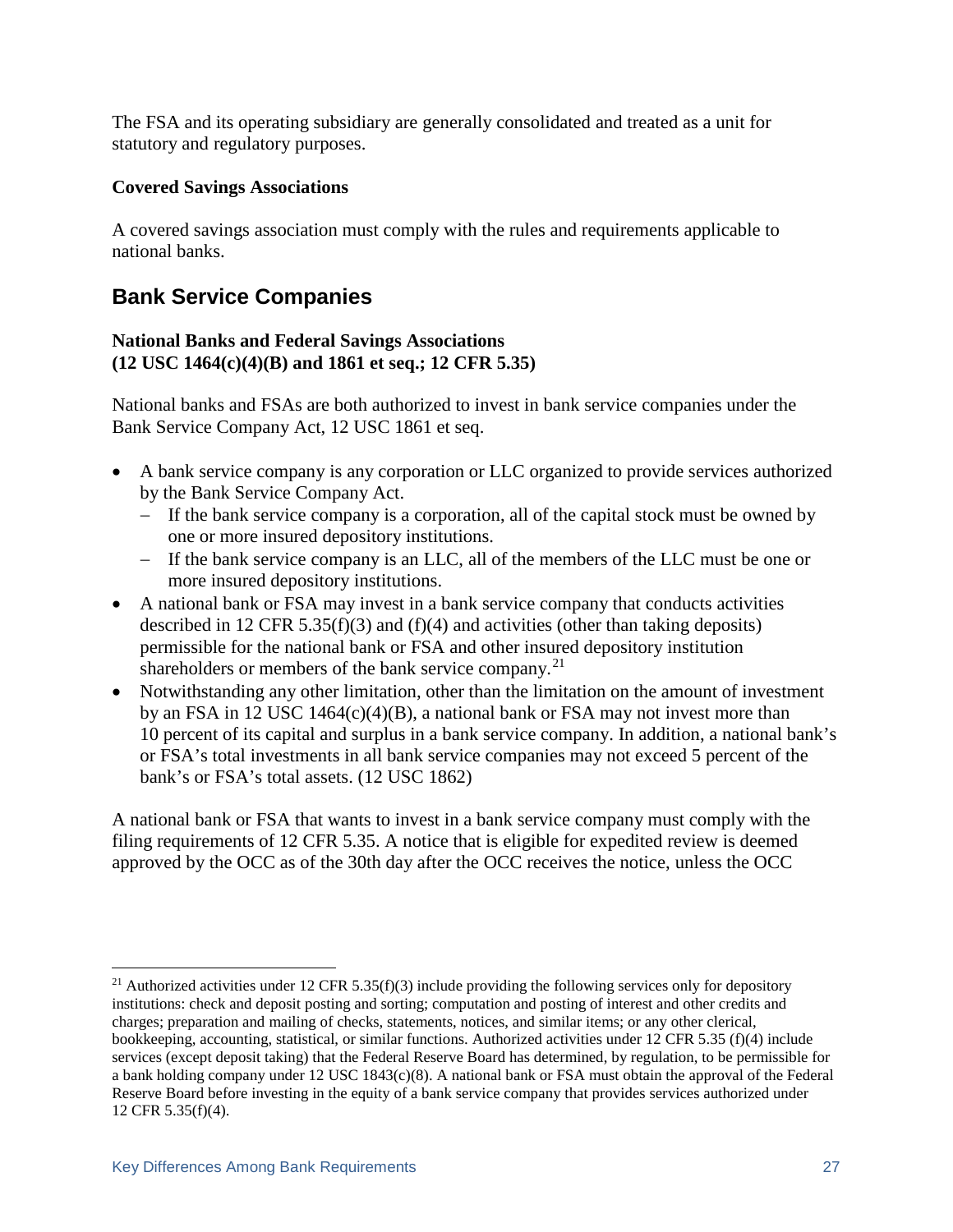notifies the bank or FSA before that date that the filing is not eligible for expedited review or the expedited review process is extended. $^{22}$  $^{22}$  $^{22}$ 

#### **Covered Savings Associations**

A covered savings association is authorized to invest in bank service companies and must comply with the rules applicable to national banks.

### <span id="page-29-0"></span>**Service Corporations**

#### **National Banks**

National banks are not authorized to invest in service corporations.

#### **Federal Savings Associations (12 USC 1464(c)(4)(B); 12 CFR 5.59)**

FSAs are authorized to invest in service corporations. FSA service corporations are authorized to engage in any activity that FSAs may conduct directly, except taking deposits  $(12 \text{ USC } 1464(c)(4)(B)$  and  $12 \text{ CFR } 5.59$ ). FSA service corporations also are authorized to perform a wide range of business and professional services; credit-related activities; consumer services; real estate-related services; securities activities, liquidity management, and coins; investments; community development and charitable activities; and activities conducted on behalf of a customer on an other than "as principal" basis (12 CFR 5.59(f)). FSA service corporations also are authorized to engage in any activities "reasonably incident to" activities specifically listed in  $5.59(f)(1)$ –(f)(10). (12 CFR  $5.59(f)(11)$ )

A service corporation is any entity that satisfies all the requirements in 12 USC 1464(c)(4)(B) and 12 CFR 5.59, and that the investing FSA designates as a service corporation pursuant to 12 CFR 5.59. A service corporation may engage in any of the designated permissible service corporation activities listed in 12 CFR 5.59(f), subject to any applicable filing requirement under 12 CFR 5.59(h). In addition, an FSA may request OCC approval for a service corporation to engage in any other activity reasonably related to the activities of financial institutions.  $(12 \text{ CFR } 5.59(e)(3))$ 

- An FSA is not required to have any particular percentage ownership interest in a service corporation and does not need to have control of the service corporation.
- A first-tier service corporation must be organized in the state where the FSA's home office is located and may only be owned by savings associations<sup>[23](#page-29-2)</sup> with home offices in that state (these requirements do not apply to lower-tier entities of the service corporation).

<span id="page-29-1"></span><sup>&</sup>lt;sup>22</sup> A notice is eligible for expedited review if both of the following requirements are met: (1) The national bank or FSA is well capitalized and well managed as defined in 12 CFR 5.34(d) or 5.38(d), as applicable; and (2) The bank service company engages only in activities that are permissible for the bank service company under 12 USC 1864 and that are listed in 12 CFR  $5.34(e)(5)(v)$  or  $5.38(e)(5)(v)$ , as applicable.

<span id="page-29-2"></span><sup>&</sup>lt;sup>23</sup> This includes FSAs and state-chartered savings associations.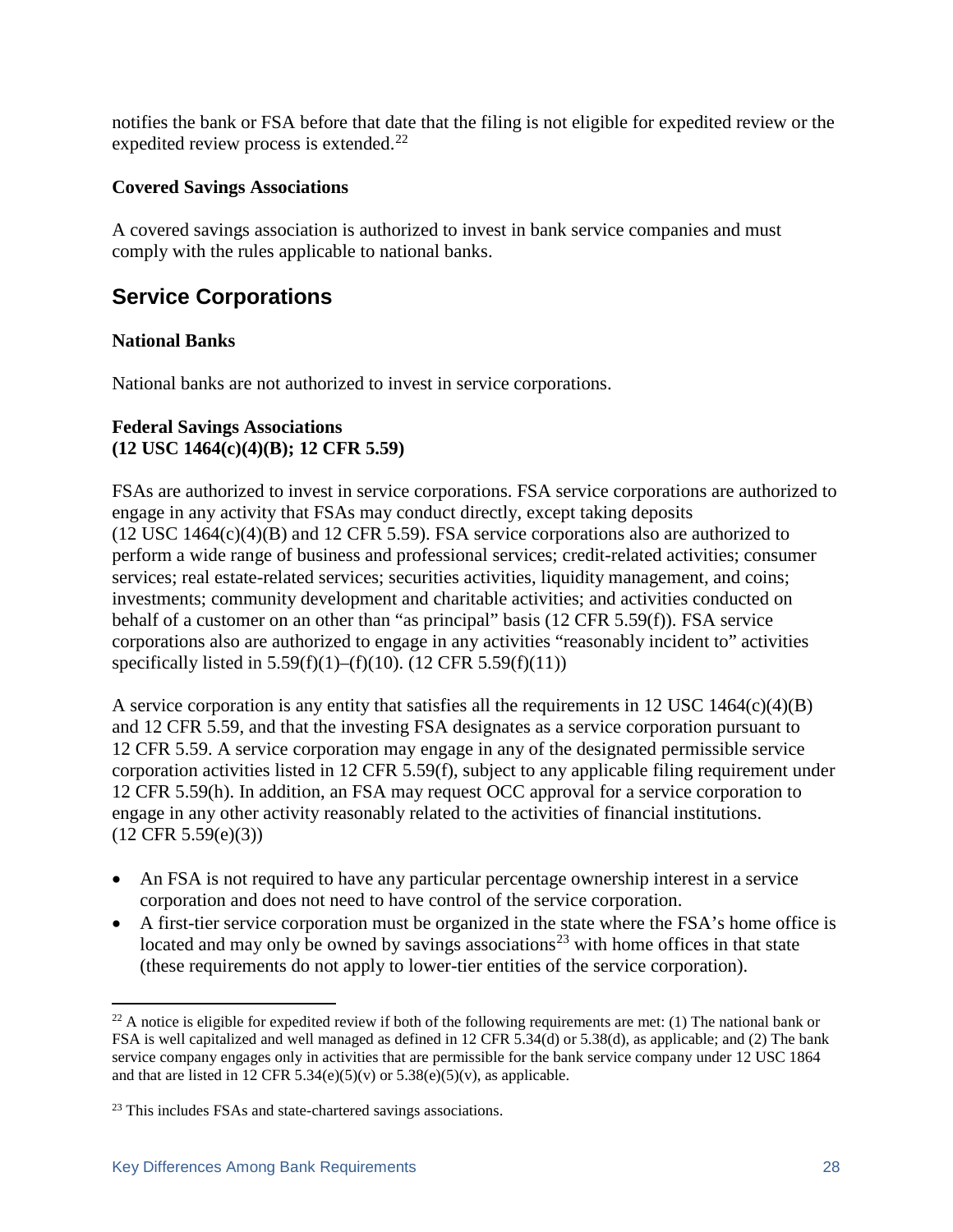- Generally, an FSA may invest up to 3 percent of its assets in the capital stock, obligations, and other securities of service corporations. In general, any investment that would cause the FSA's investment, in the aggregate, to exceed 2 percent of the association's assets must serve primarily community, inner city, or community development purposes. See 12 CFR 5.59(g) for additional details on investment authority and the application of lending limit rules to service corporation investments.
- A service corporation application is eligible for expedited treatment if the FSA is well capitalized and well managed, and the service corporation engages only in one or more of the authorized activities listed in 12 CFR 5.59(f). A service corporation application that meets the criteria for expedited review is deemed approved by the OCC as of the 30th day after the filing is received by the OCC, unless the OCC notifies the applicant before that date that the filing is not eligible for expedited review under  $12$  CFR  $5.13(a)(2)$ .
- The capital treatment of a service corporation depends on whether it is an includable subsidiary. See 12 CFR 3 for additional details.
- FSAs and their service corporations are subject to a regulation governing their separate corporate identities (12 CFR 5.59(e)(8)). Each FSA and service corporation thereof must be operated in a manner that demonstrates to the public that each maintains a separate corporate existence. Each must operate so that
	- − their respective business transactions, accounts, and records are not intermingled;
	- − each observes the formalities of their separate corporate procedures;
	- − each is held out to the public as a separate enterprise; and
	- − unless the parent FSA has guaranteed a loan to the service corporation, all borrowings by the service corporation indicate that the FSA is not liable.

#### **Covered Savings Associations**

A covered savings association is not permitted to invest in service corporations.

#### <span id="page-30-0"></span>**Financial Subsidiaries**

#### **National Banks (12 USC 24a; 12 CFR 5.39)**

National banks are authorized to invest in financial subsidiaries. A financial subsidiary is any company that is controlled by one or more insured depository institutions, other than a subsidiary that

- engages solely in activities that national banks may engage in directly and that are conducted subject to the same terms and conditions that govern the conduct of the activities by national banks, or
- a national bank is specifically authorized to control by the express terms of a federal statute (other than section 5136A of the Revised Statutes) and not by implication or interpretation such as by section 25 of the Federal Reserve Act, section 25A of the Federal Reserve Act, or the Bank Service Company Act.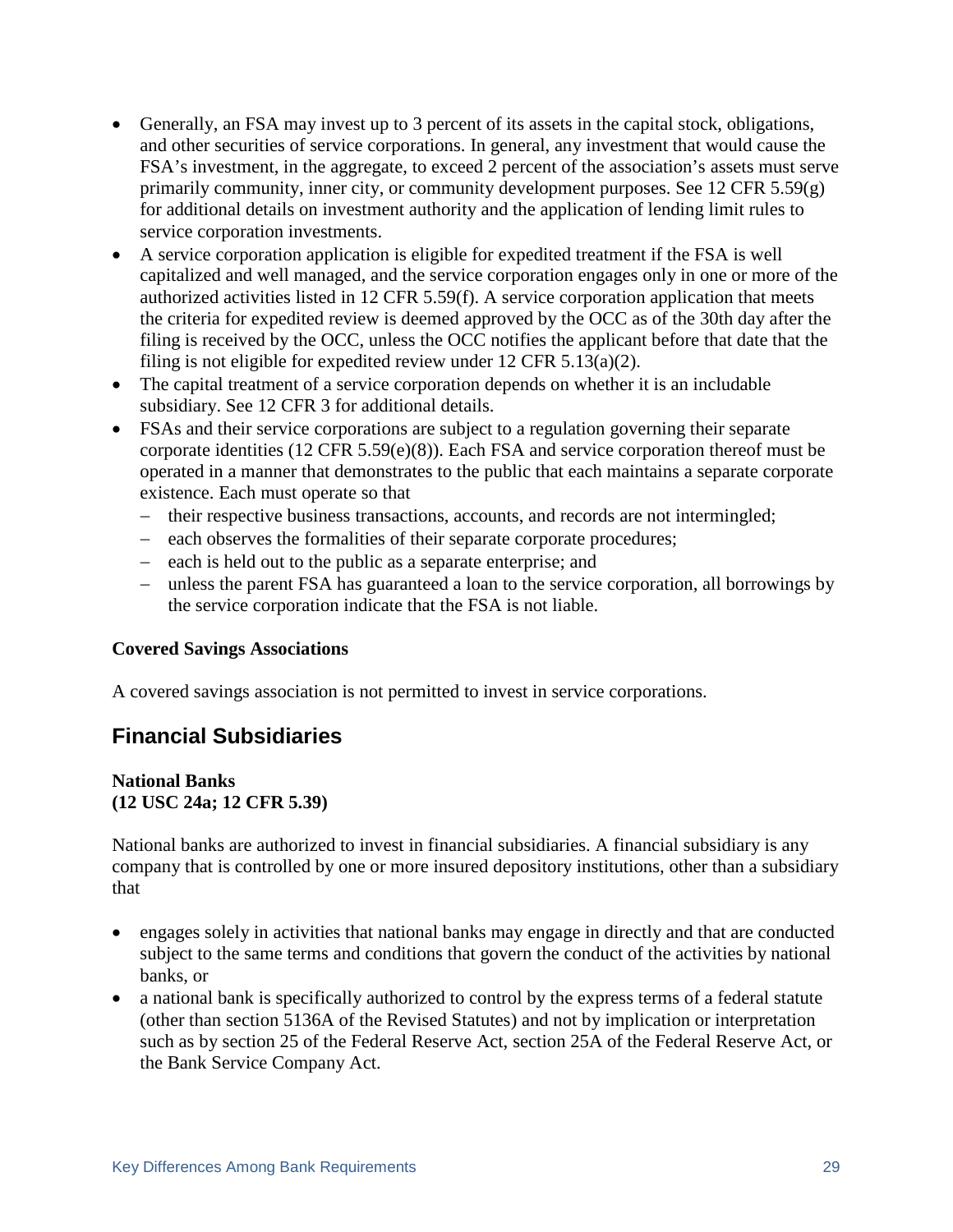In general, a financial subsidiary may engage only in activities

- that are financial in nature or incidental to a financial activity, authorized pursuant to 12 USC 24a; and
- that may be conducted by an operating subsidiary pursuant to 12 CFR 5.34. (See 12 CFR 5.39(e) for additional details.)

A national bank may hold an interest in a financial subsidiary only if

- the national bank and all depository institution affiliates are well capitalized and well managed;
- the aggregate consolidated assets of all of a bank's financial subsidiaries do not exceed 45 percent of the parent bank's consolidated total assets, or \$50 billion, whichever is less;
- if the national bank is one of the 100 largest insured banks, the bank has at least one issue of outstanding long-term, unsecured debt that meets such standards of creditworthiness or other criteria as the Secretary of the Treasury and the Federal Reserve Board may jointly establish pursuant to 12 USC 24a; and
- the parent national bank and any insured depository institution affiliate have at least a "satisfactory" Community Reinvestment Act rating.

For purposes of determining regulatory capital, the national bank must deduct the aggregate amount of its outstanding equity investment, including retained earnings, in its financial subsidiaries from regulatory capital as provided in 12 CFR 3.22(a)(7). The national bank may not consolidate the assets and liabilities of a financial subsidiary with those of the bank.

There are consequences to national banks that fail to continue to meet the qualification requirements. (12 CFR 5.39(j))

#### **Federal Savings Associations**

FSAs are not authorized to invest in financial subsidiaries.

#### **Covered Savings Associations**

A covered savings association is authorized to invest in financial subsidiaries and must comply with rules applicable to national banks.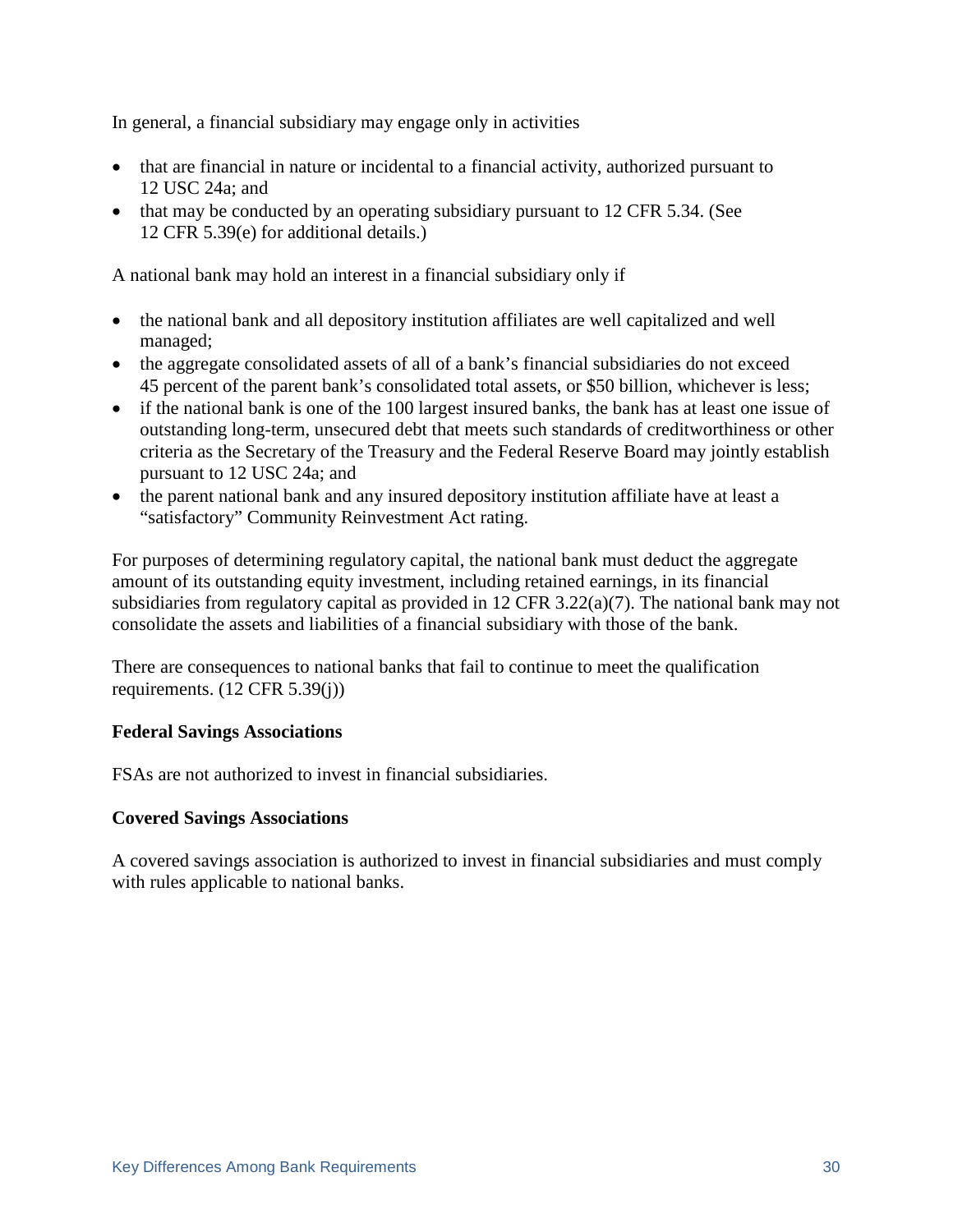### <span id="page-32-0"></span>**Non-Controlling Investments/Pass-Through Investments**

#### **National Banks (12 CFR 5.36)**

A national bank may make a non-controlling investment, directly or through its operating subsidiary, in an enterprise<sup>[24](#page-32-1)</sup> that engages in

- activities described at 12 CFR 5.34(e)(5)(v)<sup>[25](#page-32-2)</sup> or
- activities that are substantially the same as that contained in published OCC precedent approving a non-controlling investment by a national bank or operating subsidiary.<sup>[26](#page-32-3)</sup>

Before making a non-controlling investment, a national bank must satisfy the following requirements:

- The national bank must be able to prevent the enterprise from engaging in activities that are not set forth in 12 CFR 5.34(e)(5)(v) or not contained in published OCC precedent; otherwise, the national bank must have the ability to withdraw its investment from the enterprise.
- The investment must be convenient and useful to the bank in carrying out its business and not merely a passive investment.
- The bank's loss exposure must be limited as a legal matter.
- The enterprise in which the bank is investing must agree to be subject to OCC supervision and examination, subject to functional regulation limitations.

See 12 CFR 5.36 for additional details on non-controlling investments and for information on notice and application filing requirements.

<span id="page-32-1"></span><sup>&</sup>lt;sup>24</sup> An "enterprise" means any corporation, LLC, partnership, trust, or similar business entity. See 12 CFR 5.36(c)(1).

<span id="page-32-2"></span><sup>&</sup>lt;sup>25</sup> This regulation describes the authorized activities for an operating subsidiary and includes activities such as making loans or other extensions of credit; selling money orders, savings bonds, and travelers checks; purchasing, selling, servicing, or warehousing loans; providing courier services between financial institutions; providing check guaranty, verification, and payment services; providing data processing for the bank or its affiliates; providing tax planning and preparation services; providing financial and transaction advice and assistance; etc. See 12 CFR  $5.34(e)(5)(v)$  for a complete list of activities.

<span id="page-32-3"></span><sup>&</sup>lt;sup>26</sup> The national bank must conduct the activities according to the same terms and conditions applicable to the activities covered by the precedent and the national bank must provide the citation to the applicable precedent.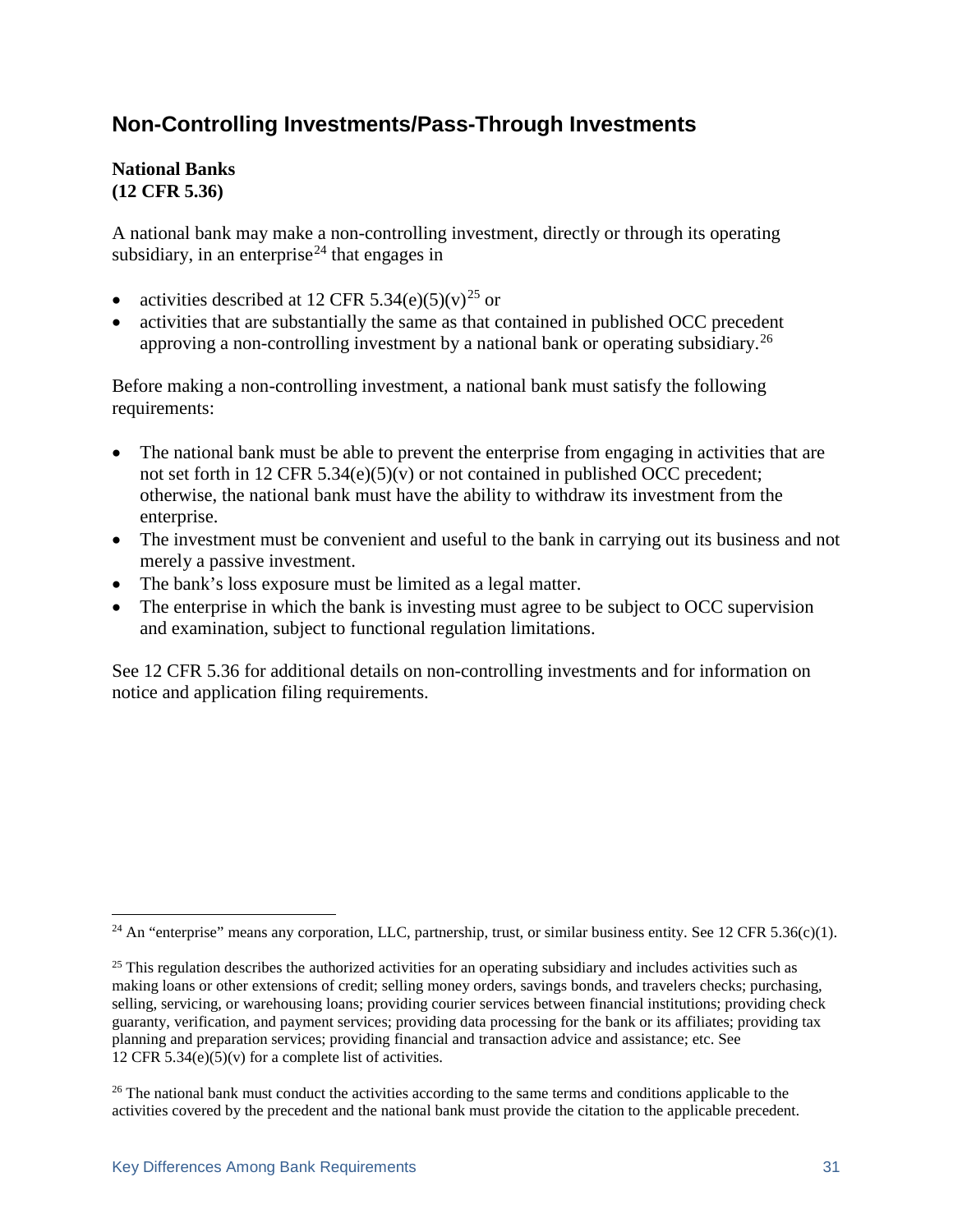#### **Federal Savings Associations (12 CFR 5.58 and 160.32)**

An FSA may make a pass-through investment, directly or through its operating subsidiary, in an enterprise<sup>[27](#page-33-1)</sup> that engages in

- activities described at 12 CFR 5.38(e)(5)(v)<sup>[28](#page-33-2)</sup> or
- activities that are substantially the same as that contained in published OCC or OTS precedent approving a pass-through investment by an FSA or operating subsidiary.<sup>[29](#page-33-3)</sup>

Before making a pass-through investment, an FSA must satisfy the following requirements:

- The FSA must be able to prevent the enterprise from engaging in activities that are not set forth in 12 CFR 5.38(e)(5)(v) or not contained in published OCC or OTS precedent. Otherwise, the FSA must have the ability to withdraw its investment from the enterprise.
- The investment must be convenient and useful to the FSA in carrying out its business and not merely a passive investment.
- The FSA's loss exposure must be limited as a legal matter.
- The enterprise in which the FSA is investing must agree to be subject to OCC supervision and examination, subject to functional regulation limitations.

See 12 CFR 5.58 for additional details on pass-through investments and for information on notice and application filing requirements.

#### **Covered Savings Associations**

A covered savings association may make non-controlling investments and must comply with applicable requirements applicable to national banks.

### <span id="page-33-0"></span>**Branches and Agency Offices**

#### **National Banks (12 USC 36(j), 1823(k), and 1831u(b)(1), (3), and (4); 12 CFR 5.30)**

For national banks, the term "branch" includes "any branch bank, branch office, branch agency, additional office, or any branch place of business established by a national bank … at which deposits are received, checks paid, or money lent" (12 CFR 5.30(d) and 12 USC 36(j)). The term

<span id="page-33-1"></span> $27$  An "enterprise" means any corporation, LLC, partnership, trust, or similar business entity. See 12 CFR 5.58(d)(1).

<span id="page-33-2"></span> $28$  This regulation describes the preapproved activities for an operating subsidiary and includes activities such as making loans or other extensions of credit; selling money orders and travelers checks; purchasing, selling, servicing, or warehousing loans; providing management consulting, operational advice, and services for other financial institutions; providing check payment services; and providing financial and transaction advice and assistance. See 12 CFR  $5.38(e)(5)(v)$  for a complete list of activities.

<span id="page-33-3"></span> $29$  The FSA must conduct the activities according to the same terms and conditions applicable to the activities covered by the precedent, and the FSA must provide the citation to the applicable precedent.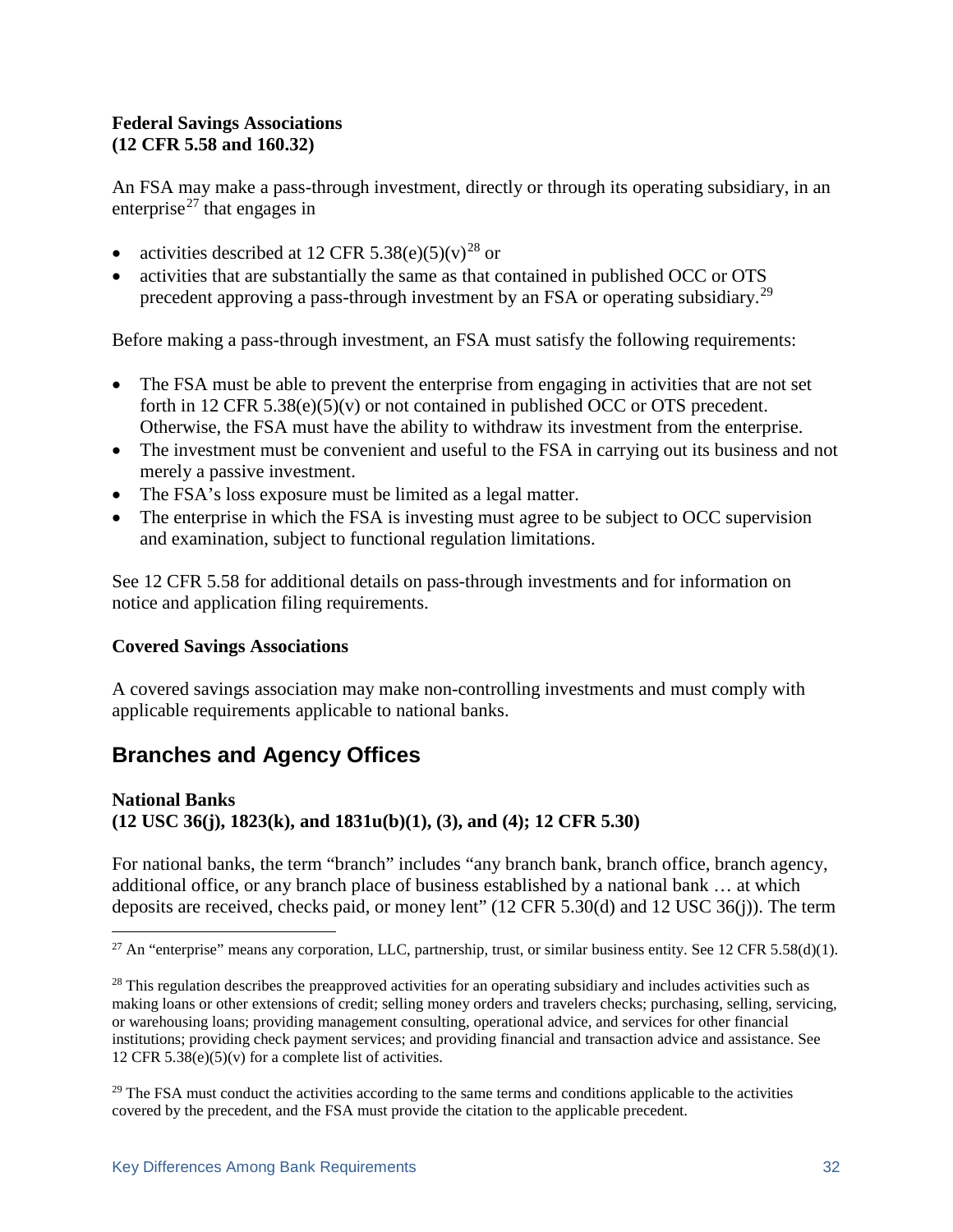branch includes staffed mobile facilities, messenger services, temporary facilities, and drop boxes. The term branch does not include ATMs, remote service units, loan production offices, trust offices, administrative offices, data processing offices, or any other offices that do not engage in branching activities (i.e., deposits received, checks paid, or money lent).

National banks are required to file an application and obtain OCC approval to establish branches. National banks may establish or acquire branches in their main office states (intrastate branches) to the same extent as state banks chartered by such states (12 CFR 5.30). National banks may establish interstate de novo branches in any state that permits the establishment of a branch by a bank chartered by such state, subject to applicable state law limitations. (12 USC 36(j), 1823(k), 1831u(b)(1), (3), and (4), and 12 CFR 5.30)

National banks generally may establish non-branch facilities without geographic limitation and without OCC approval. National banks generally may not conduct branching activities (receive deposits, pay checks, or lend money) at non-branch facilities. For example, a national bank may establish a loan production office but would not be authorized to disburse loan funds from that office.

#### **Federal Savings Associations (12 USC 1464(r); 12 CFR 5.31 and 145.92)**

For FSAs, HOLA does not provide a general definition of the term "branch."<sup>[30](#page-34-0)</sup> OCC regulations, however, define a "branch office" of an FSA as "any office other than [the] home office, agency office, administrative office, data processing office, or an electronic means or facility." (12 CFR 145.92)

FSAs are authorized to establish "agency offices" to engage in one or more of the following activities: (1) servicing, originating, or approving loans or contracts; (2) managing or selling real estate owned by the FSA; and (3) conducting fiduciary activities or activities ancillary to the FSA's fiduciary business. Subject to OCC approval, an FSA may request to engage in other services in an agency office, except for payment on savings accounts. (12 CFR 5.31(k))

FSAs are authorized to establish branches in any state unless the location would violate 12 USC 1464(r), 1467a(e)(3), or 1823(k)(4). See also 12 CFR 5.31 and 145.92.

#### **Covered Savings Associations**

A covered savings association may continue to operate any branch or agency that the covered savings association operated on the effective date of the election (12 CFR 101.4(b)). If an agency office engages in a national bank branching activity (receive deposits, pay checks, or lend money), however, these activities will be considered nonconforming activities. Covered savings association must divest, conform, or discontinue nonconforming activities. (12 CFR 101.5)

<span id="page-34-0"></span> $30$  HOLA does provide a definition of "branch" in section 5(m), which specifically pertains to the establishment of branches in Washington, D.C. (12 USC 1464(m)(2)). Prior approval is required for FSA branches established in Washington, D.C.